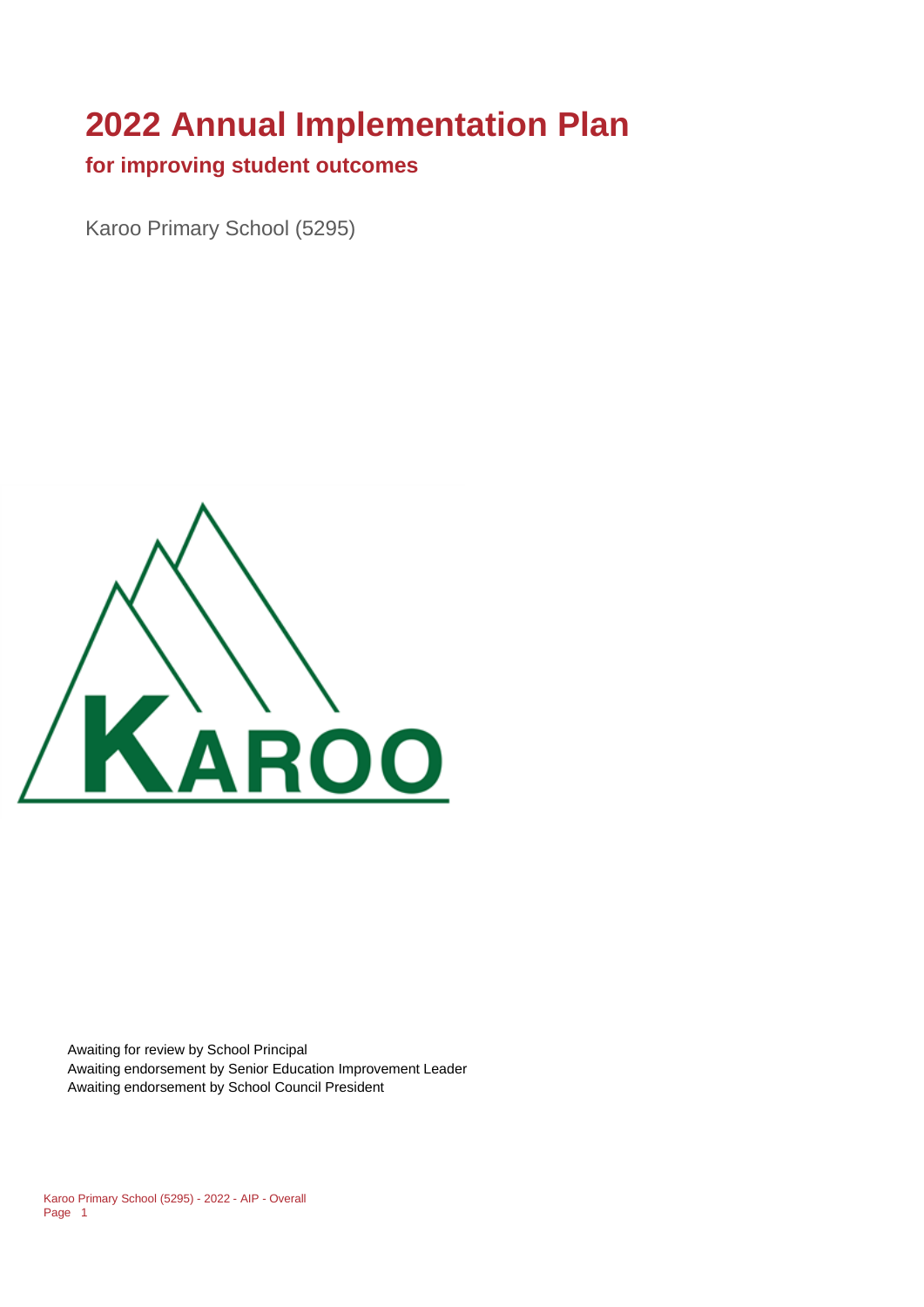# **Self-evaluation Summary - 2022**

|                                           | <b>FISO 2.0 Dimensions</b>                                                                                                                                                                                                       | <b>Self-evaluation Level</b> |
|-------------------------------------------|----------------------------------------------------------------------------------------------------------------------------------------------------------------------------------------------------------------------------------|------------------------------|
| <b>Teaching</b><br>and<br><b>Learning</b> | Documented teaching and learning program based on the Victorian<br>Curriculum and senior secondary pathways, incorporating extra-<br>curricula programs                                                                          |                              |
|                                           | Use of common and subject-specific high impact teaching and<br>learning strategies as part of a shared and responsive teaching and<br>learning model implemented through positive and supportive student-<br>staff relationships |                              |

| Systematic use of assessment strategies and measurement practices<br><b>Assessment</b><br>to obtain and provide feedback on student learning growth, attainment<br>and wellbeing capabilities |                                                                                                                                              |
|-----------------------------------------------------------------------------------------------------------------------------------------------------------------------------------------------|----------------------------------------------------------------------------------------------------------------------------------------------|
|                                                                                                                                                                                               | Systematic use of data and evidence to drive the prioritisation,<br>development, and implementation of actions in schools and<br>classrooms. |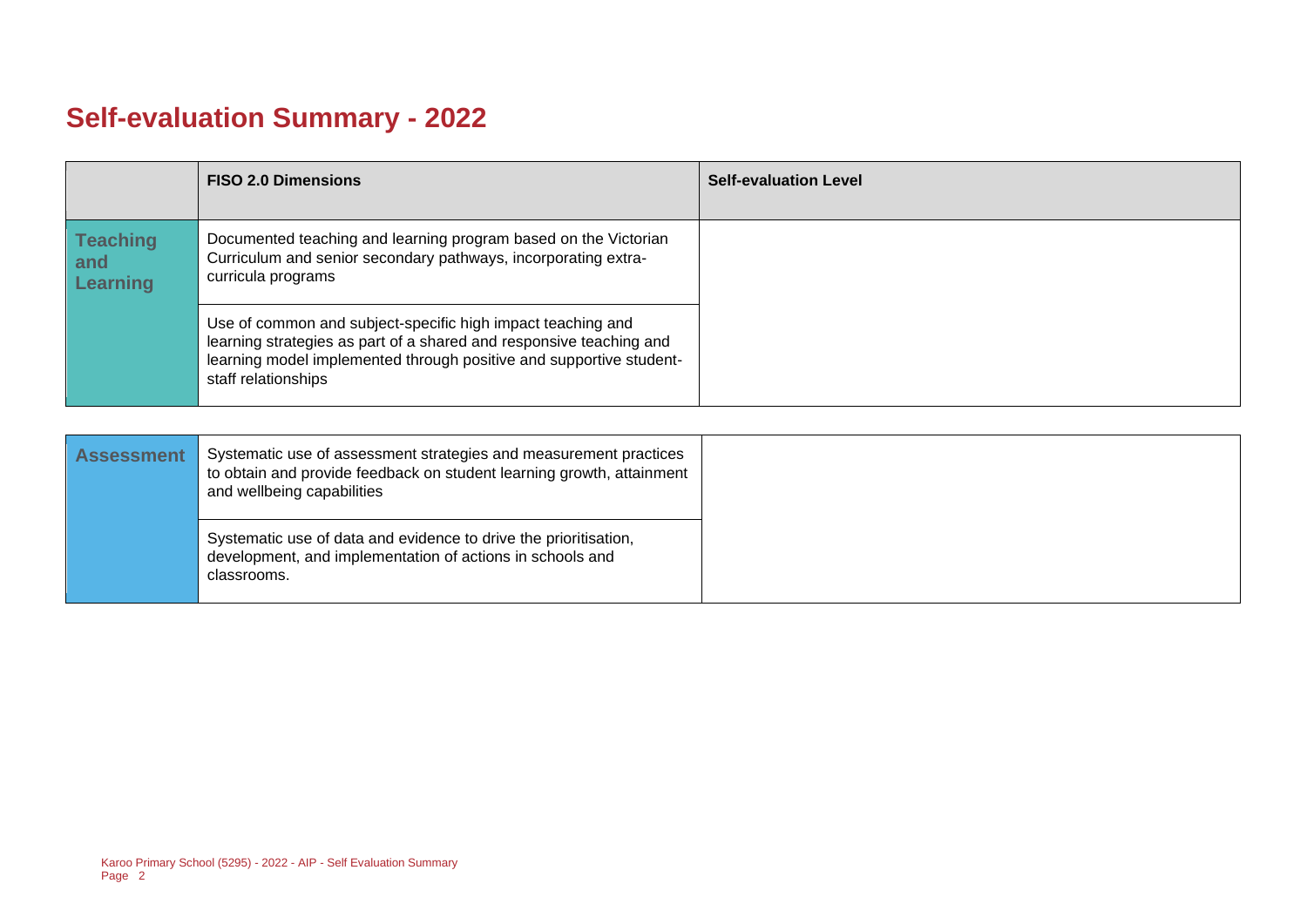| Leadership | The strategic direction and deployment of resources to create and<br>reflect shared goals and values; high expectations; and a positive,<br>safe and orderly learning environment |
|------------|-----------------------------------------------------------------------------------------------------------------------------------------------------------------------------------|
|            | Shared development of a culture of respect and collaboration with<br>positive and supportive relationships between students and staff at the<br>core                              |

| <b>Engagement</b> | Activation of student voice and agency, including in leadership and<br>learning, to strengthen students' participation and engagement in<br>school                                    |
|-------------------|---------------------------------------------------------------------------------------------------------------------------------------------------------------------------------------|
|                   | Strong relationships and active partnerships between schools and<br>families/carers, communities, and organisations to strengthen<br>students' participation and engagement in school |

| <b>Support</b> | Responsive, tiered and contextualised approaches and strong<br>relationships to support student learning, wellbeing and inclusion                                         |
|----------------|---------------------------------------------------------------------------------------------------------------------------------------------------------------------------|
|                | Effective use of resources and active partnerships with families/carers,<br>specialist providers and community organisations to provide<br>responsive support to students |

| <b>Enter your reflective comments</b> |  |
|---------------------------------------|--|
| <b>Considerations for 2022</b>        |  |
| Documents that support this plan      |  |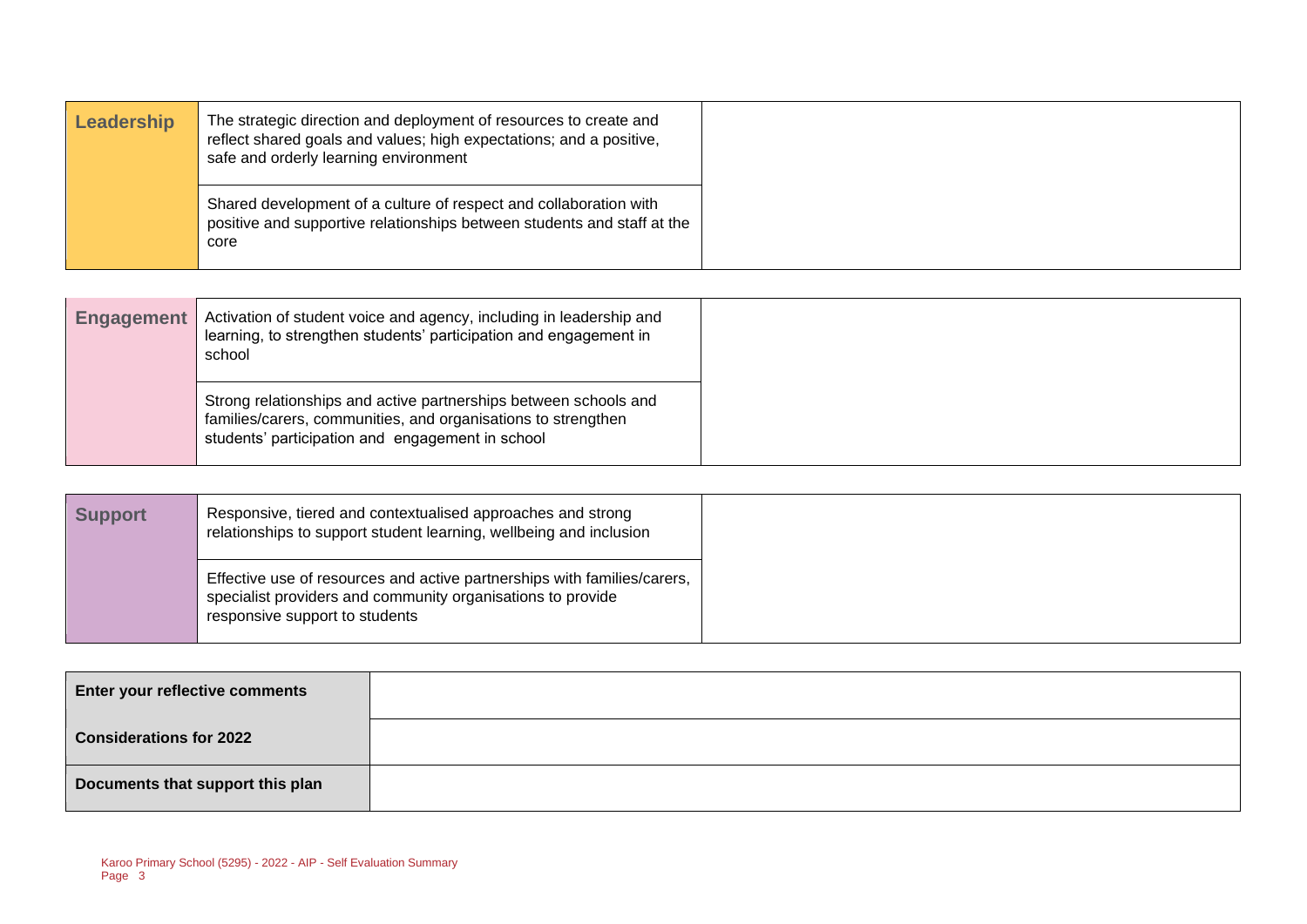# **SSP Goals Targets and KIS**

| Goal 1                                                         | <b>2022 Priorities Goal</b><br><br><br>Some of our students have thrived in the remote learning environment, others have maintained their learning progress,<br>and some need extra learning and wellbeing support despite the best efforts of their teachers and families. In 2022 we will<br>continue to focus on student learning - with an increased focus on numeracy - and student wellbeing through the 2022<br>Priorities Goal, a learning Key Improvement Strategy and a wellbeing Key Improvement Strategy. We will teach and<br>support each student at their point of need and in line with FISO. |
|----------------------------------------------------------------|---------------------------------------------------------------------------------------------------------------------------------------------------------------------------------------------------------------------------------------------------------------------------------------------------------------------------------------------------------------------------------------------------------------------------------------------------------------------------------------------------------------------------------------------------------------------------------------------------------------|
| Target 1.1                                                     | Support for the 2022 Priorities                                                                                                                                                                                                                                                                                                                                                                                                                                                                                                                                                                               |
| Key Improvement Strategy 1.a<br>Priority 2022 Dimension        | Learning - Support both those who need extra support and those who have thrived to continue to extend their learning,<br>especially in numeracy                                                                                                                                                                                                                                                                                                                                                                                                                                                               |
| <b>Key Improvement Strategy 1.b</b><br>Priority 2022 Dimension | Wellbeing - Effectively mobilise available resources to support students' wellbeing and mental health, especially the most<br>vulnerable                                                                                                                                                                                                                                                                                                                                                                                                                                                                      |
| Goal 2                                                         | Improving student learning outcomes in English and Mathematics.                                                                                                                                                                                                                                                                                                                                                                                                                                                                                                                                               |
| Target 2.1                                                     | Teacher judgement data<br>Increase the percentage of students achieving above the expected level in:<br>• Reading and Viewing from 35 per cent in 2020 to 45 per cent in 2024<br>• Speaking and Listening from 14 per cent in 2020 to 30 per cent in 2024<br>• Writing from 17 per cent in 2020 to 40 per cent in 2024<br>• Measurement and Geometry from 18 per cent in 2020 to 40 per cent in 2024<br>• Number and Algebra from 33 per cent in 2020 to 55 per cent in 2024<br>• Statistics and Probability from 15 per cent in 2020 to 40 per cent in 2024.                                                 |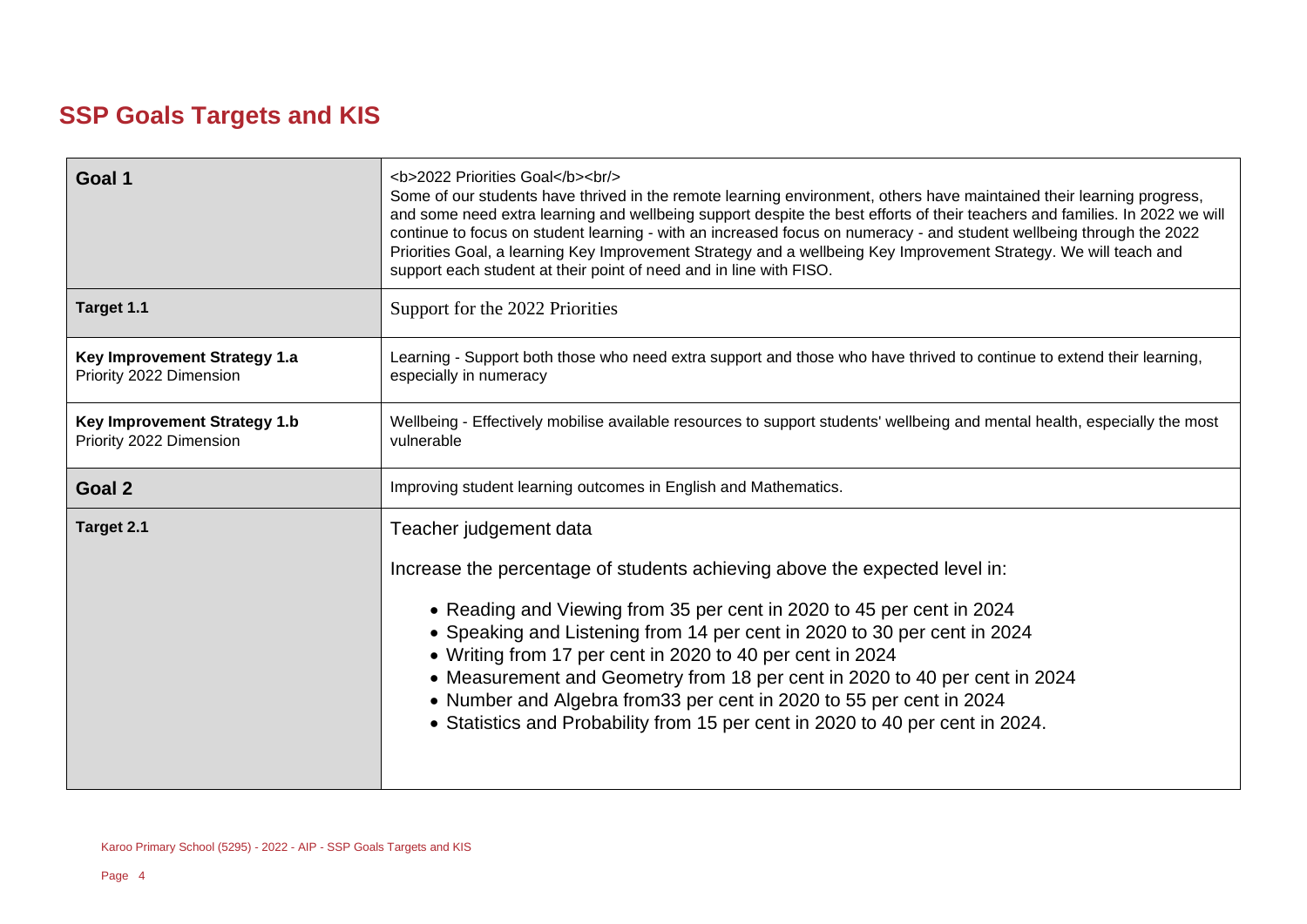| Target 2.2                                                                | <b>School Staff Survey</b>                                                                                             |  |  |
|---------------------------------------------------------------------------|------------------------------------------------------------------------------------------------------------------------|--|--|
|                                                                           | Teaching and Learning - Evaluation module                                                                              |  |  |
|                                                                           | • improve the positive endorsement for 'understand how to use data' from 58 per cent in 2020 to<br>80 per cent in 2024 |  |  |
|                                                                           | <b>School Climate module</b>                                                                                           |  |  |
|                                                                           | • improve the positive endorsement for 'academic emphasis' from 63 per cent in 2020 to 80 per<br>cent in 2024          |  |  |
|                                                                           | • improve the positive endorsement for 'teacher collaboration' from 53 per cent in 2020 to 80 per<br>cent in 2024      |  |  |
|                                                                           |                                                                                                                        |  |  |
| Target 2.3                                                                | Attitude to School Survey -                                                                                            |  |  |
|                                                                           | • improve the positive endorsement for 'stimulating learning' from 86 per cent in 2019 to 95 per<br>cent in 2024       |  |  |
|                                                                           |                                                                                                                        |  |  |
| Target 2.4                                                                | Parent Opinion survey -                                                                                                |  |  |
|                                                                           | • improve the positive endorsement for 'effective teaching' from 76 per cent in 2020 to 90 per<br>cent in 2024         |  |  |
| <b>Key Improvement Strategy 2.a</b><br>Curriculum planning and assessment | Develop teacher capability to collect, analyse and use data effectively to inform teaching and learning.               |  |  |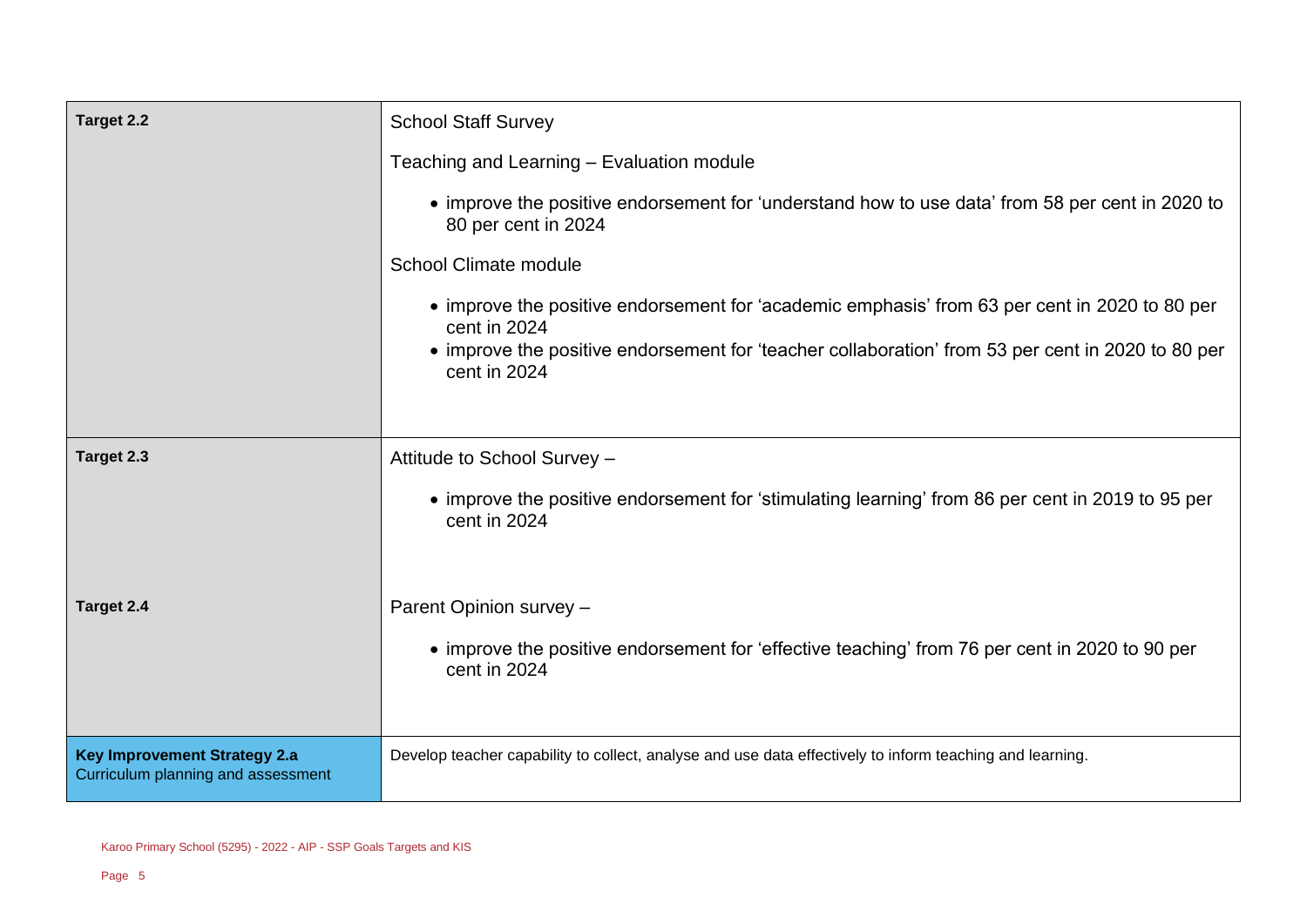| <b>Key Improvement Strategy 2.b</b><br>Curriculum planning and assessment                | Develop teacher knowledge and understanding of the Victorian curriculum.                                                                                                                                                                                                                                        |
|------------------------------------------------------------------------------------------|-----------------------------------------------------------------------------------------------------------------------------------------------------------------------------------------------------------------------------------------------------------------------------------------------------------------|
| <b>Key Improvement Strategy 2.c</b><br>Evidence-based high-impact teaching<br>strategies | Develop teacher capability to utilise HITS to improve student learning outcomes.                                                                                                                                                                                                                                |
| Goal 3                                                                                   | To empower students to be engaged in their learning.                                                                                                                                                                                                                                                            |
| Target 3.1                                                                               | <b>Attitude to School Survey</b><br>• improve the positive endorsement for 'student voice and agency' from 75 per cent in 2019 to<br>90 per cent in 2024<br>• improve the positive endorsement for 'self-regulation in goal setting' from 91 per cent in 2019<br>to 98 per cent in 2024                         |
| Target 3.2                                                                               | <b>Parent Opinion Survey</b><br>• improve the positive endorsement for 'student voice and agency' from 82 per cent in 2019 to<br>92 per cent in 2024.                                                                                                                                                           |
| Target 3.3                                                                               | <b>School Staff Survey</b><br>• improve the positive endorsement for 'used student feedback to improve practice' from 38 per<br>cent in 2020 to 75 per cent in 2024<br>• Improve the positive endorsement for 'promote student ownership of learning goals' from 75<br>per cent in 2020 to 85 per cent in 2024. |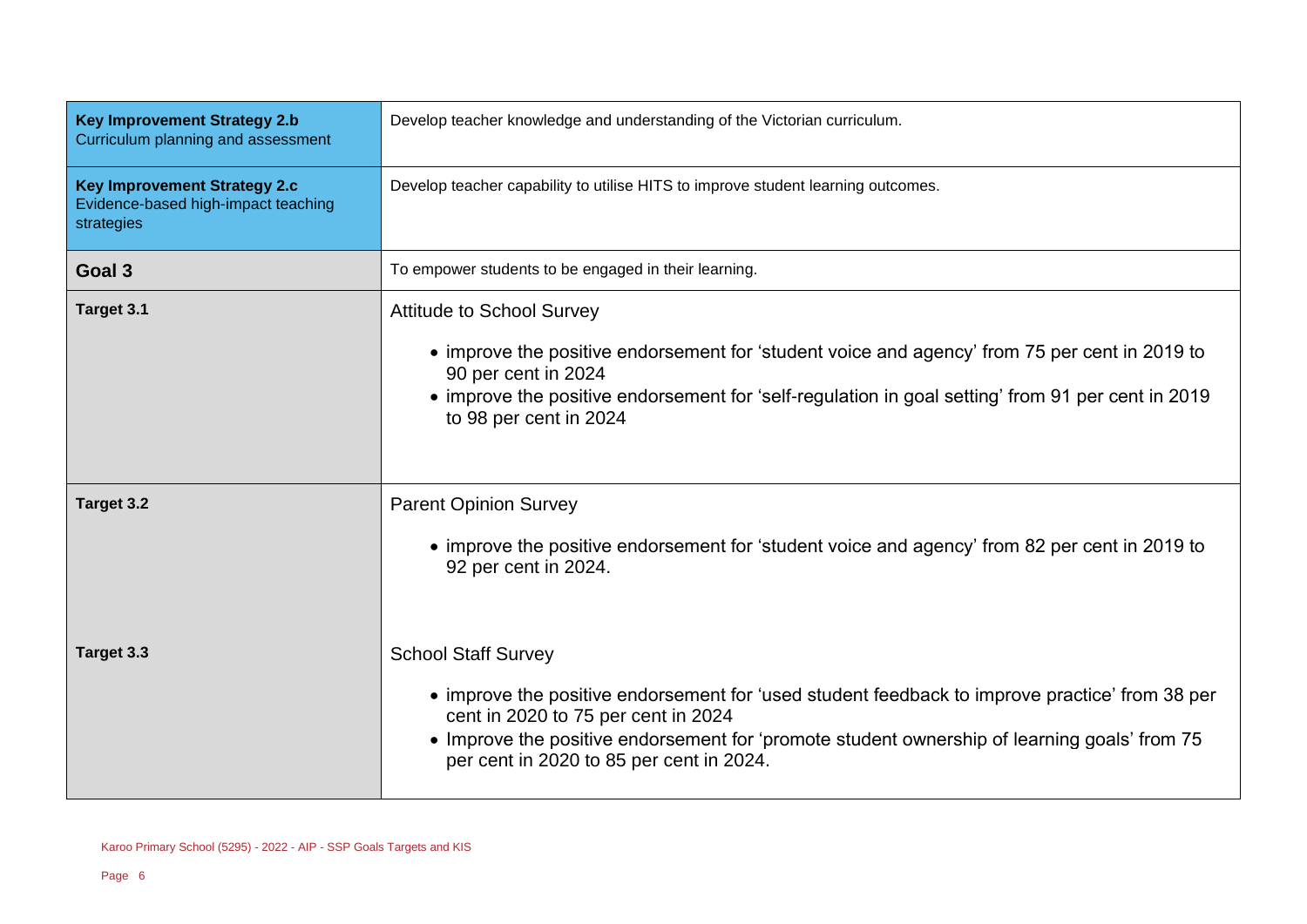| <b>Key Improvement Strategy 3.a</b><br>Setting expectations and promoting<br>inclusion        | Develop a common understanding of student voice, agency and leadership amongst teachers, students and parents.                                                                                                                                                                                                                                                                                                                                                                                                    |  |
|-----------------------------------------------------------------------------------------------|-------------------------------------------------------------------------------------------------------------------------------------------------------------------------------------------------------------------------------------------------------------------------------------------------------------------------------------------------------------------------------------------------------------------------------------------------------------------------------------------------------------------|--|
| <b>Key Improvement Strategy 3.b</b><br>Setting expectations and promoting<br><i>inclusion</i> | Develop a learning environment that engages students in their learning in a purposeful and meaningful way.                                                                                                                                                                                                                                                                                                                                                                                                        |  |
| Goal 4                                                                                        | Embed a school culture with a shared vision to enhance student learning outcomes.                                                                                                                                                                                                                                                                                                                                                                                                                                 |  |
| Target 4.1                                                                                    | Staff Opinion Survey -<br>• improve the positive endorsement for 'trust in students and parents' from 77 per cent in 2020 to<br>90 per cent in 2024<br>• improve the positive endorsement for 'trust in colleagues' from 74 per cent in 2020 to 90 per<br>cent in 2024<br>• improve the positive endorsement for 'collective efficacy' from 79 per cent in 2020 to 90 per<br>cent in 2024<br>• improve the positive endorsement for 'instructional leadership' from 77 per cent in 2020 to 90<br>per cent in 2024 |  |
| Target 4.2                                                                                    | Teacher Judgement Growth data<br>Increase the percentage of students in Year 3 achieving greater than 12 months growth in:<br>• Number and Algebra from three per cent in Semester two, 2020 to 30 per cent in Semester<br>two, 2024<br>• Writing from one per cent in Semester two, 2020 to 30 per cent in Semester two, 2024                                                                                                                                                                                    |  |

 $\overline{a}$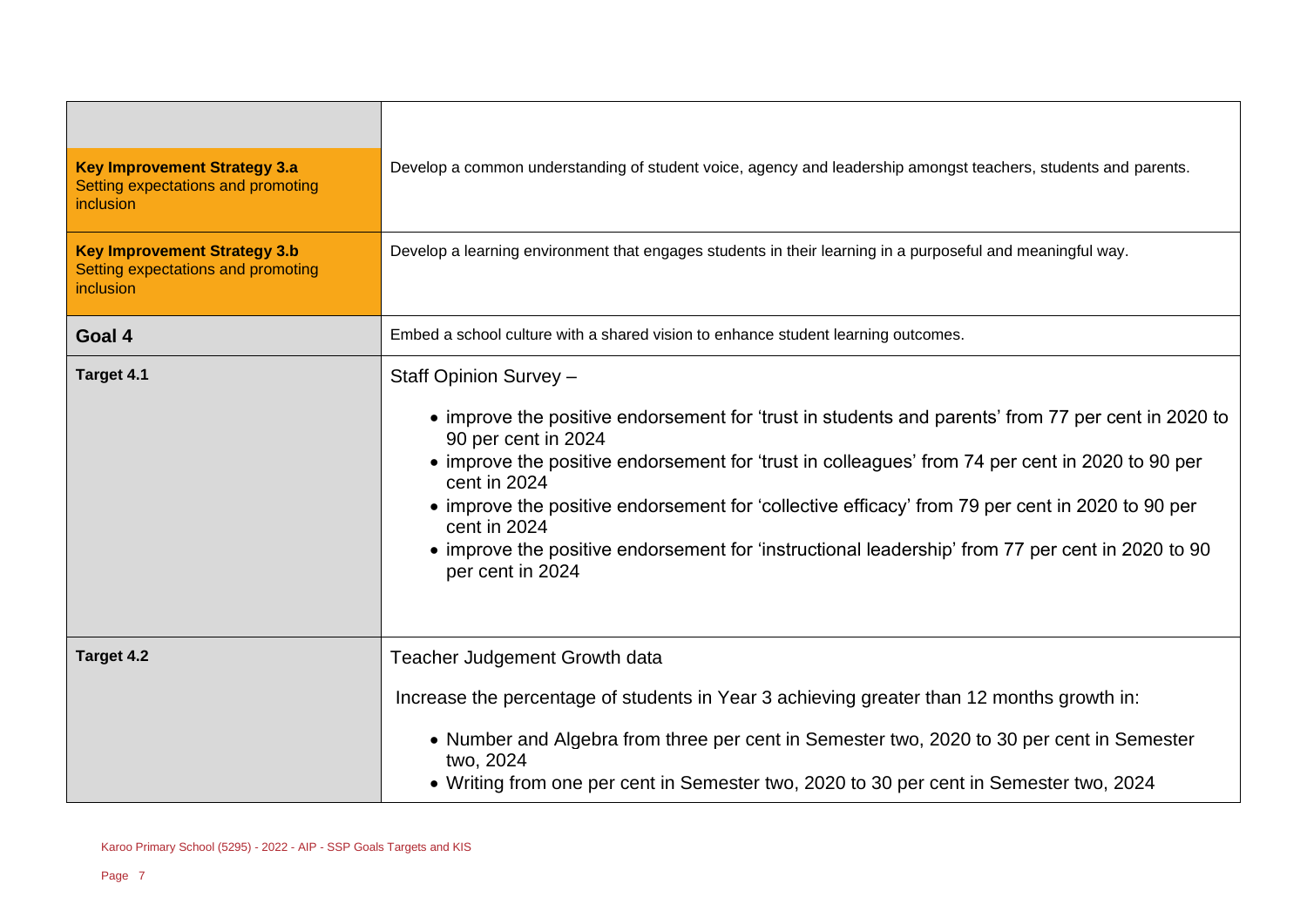|                                                                            | • Reading and Viewing from zero per cent in Semester two, 2020 to 30 per cent in Semester<br>two, 2024.<br>Increase the percentage of students in the 2020 Year 3 cohort, achieving greater than 12 months<br>growth in:<br>• Number and Algebra from three per cent in Semester two, 2020 to 30 per cent in Semester<br>two, 2024<br>• Writing from 1 per cent in Semester two, 2020 to 30 per cent in Semester two, 2024<br>• Reading and Viewing from zero per cent in Semester two, 2020 to 30 per cent in Semester<br>two, 2024 |
|----------------------------------------------------------------------------|--------------------------------------------------------------------------------------------------------------------------------------------------------------------------------------------------------------------------------------------------------------------------------------------------------------------------------------------------------------------------------------------------------------------------------------------------------------------------------------------------------------------------------------|
| Target 4.3                                                                 | <b>Parent Survey</b><br>• improve the positive endorsement for 'school pride and confidence' from 92 per cent in 2019 to<br>98 per cent in 2024                                                                                                                                                                                                                                                                                                                                                                                      |
| <b>Key Improvement Strategy 4.a</b><br>Vision, values and culture          | Develop and implement a shared vision and direction for the school.                                                                                                                                                                                                                                                                                                                                                                                                                                                                  |
| <b>Key Improvement Strategy 4.b</b><br>Instructional and shared leadership | Build leadership capacity of all staff.                                                                                                                                                                                                                                                                                                                                                                                                                                                                                              |
| <b>Key Improvement Strategy 4.c</b><br>Evaluating impact on learning       | Empower staff to be involved in school improvement through effective processes and structures.                                                                                                                                                                                                                                                                                                                                                                                                                                       |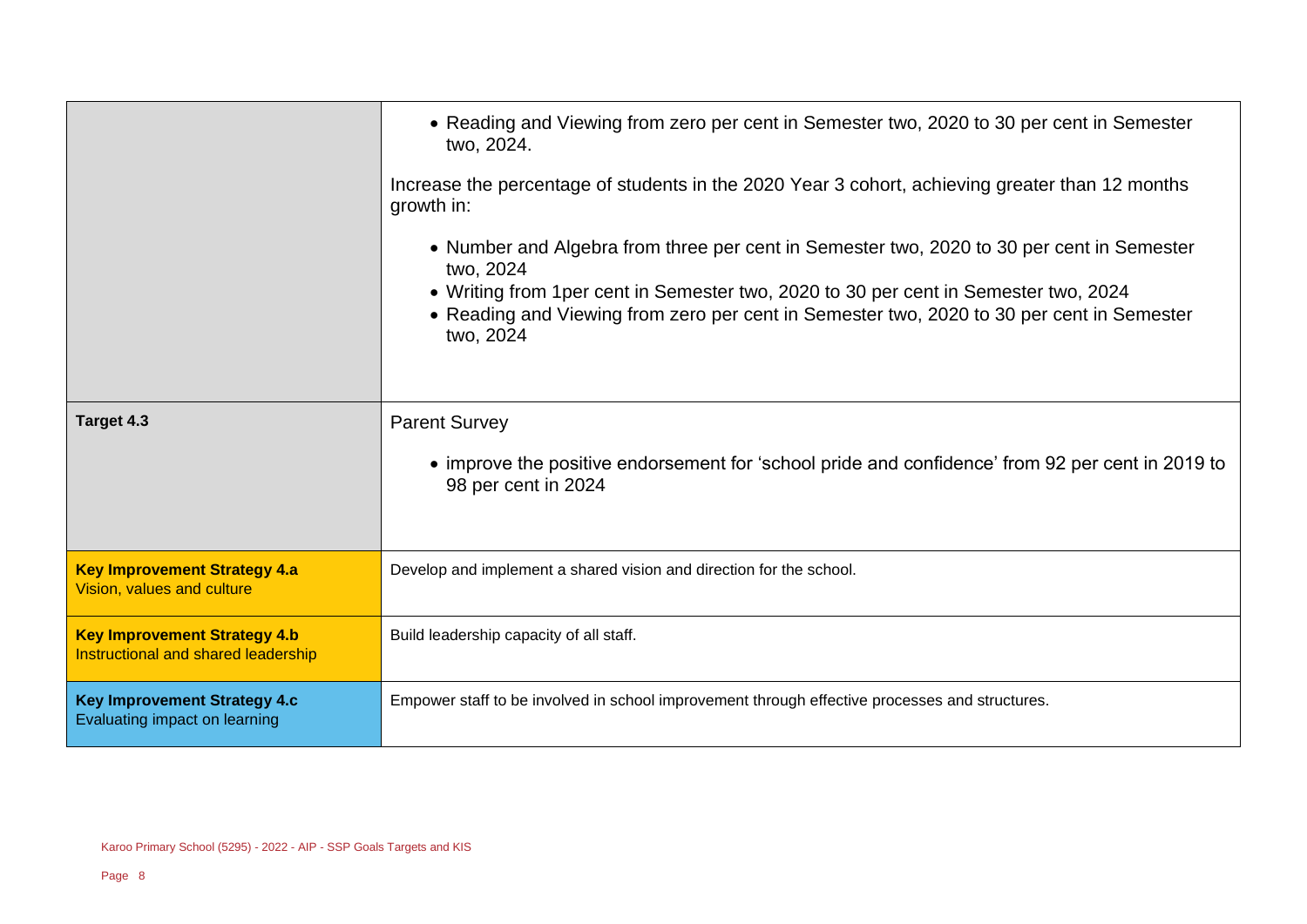Karoo Primary School (5295) - 2022 - AIP - SSP Goals Targets and KIS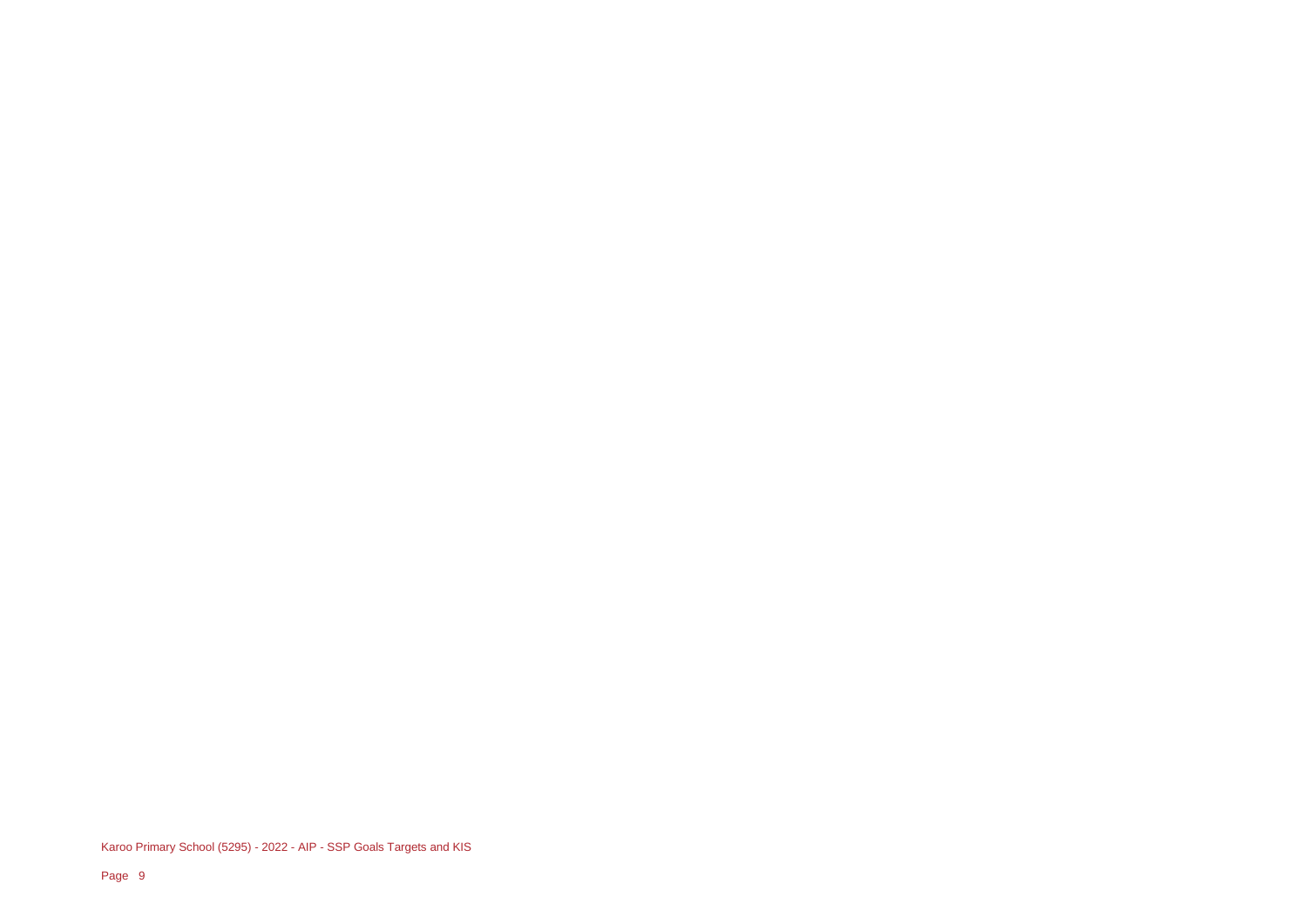## **Select Annual Goals and KIS**

| <b>Four Year Strategic Goals</b>                                                                                                                                                              | Is this<br>selected for<br>focus this<br>year? | <b>Four Year Strategic Targets</b>                                                                                                                                                  | 12 month target<br>The 12 month target is an incremental step<br>towards meeting the 4-year target, using the<br>same data set.                                                                                                                          |
|-----------------------------------------------------------------------------------------------------------------------------------------------------------------------------------------------|------------------------------------------------|-------------------------------------------------------------------------------------------------------------------------------------------------------------------------------------|----------------------------------------------------------------------------------------------------------------------------------------------------------------------------------------------------------------------------------------------------------|
| <b>2022 Priorities Goal</b><br><br><br>Some of our students have thrived in<br>the remote learning environment,<br>others have maintained their learning<br>progress, and some need extra<br> | Yes                                            | Support for the 2022 Priorities                                                                                                                                                     |                                                                                                                                                                                                                                                          |
| Improving student learning outcomes<br>in English and Mathematics.                                                                                                                            | Yes                                            | Teacher judgement data<br>Increase the percentage of students achieving above<br>the expected level in:<br>• Reading and Viewing from 35 per cent in 2020 to<br>45 per cent in 2024 | Teacher judgement data<br>Increase the percentage of students<br>achieving above the expected level in:<br>Reading and Viewing from 35 per cent in<br>2020 to per cent in 2022<br>Speaking and Listening from 14 per cent<br>in 2020 to per cent in 2022 |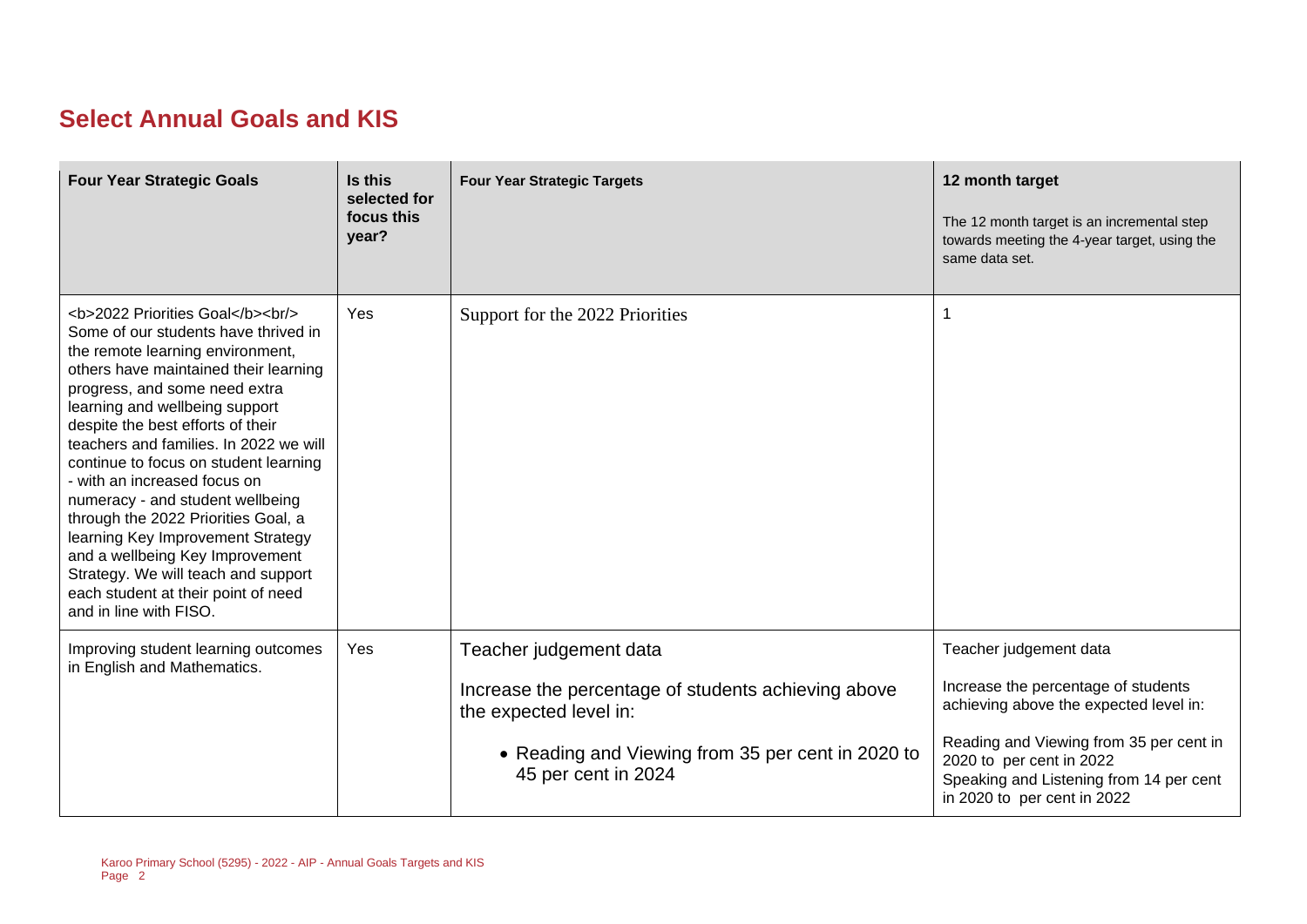| • Speaking and Listening from 14 per cent in 2020<br>to 30 per cent in 2024<br>• Writing from 17 per cent in 2020 to 40 per cent in<br>2024<br>• Measurement and Geometry from 18 per cent in<br>2020 to 40 per cent in 2024<br>• Number and Algebra from 33 per cent in 2020 to<br>55 per cent in 2024<br>• Statistics and Probability from 15 per cent in<br>2020 to 40 per cent in 2024. | Writing from 17 per cent in 2020 to per<br>cent in 2022<br>Measurement and Geometry from 18 per<br>cent in 2020 to per cent in 2022<br>Number and Algebra from 33 per cent in<br>2020 to per cent in 2022<br>Statistics and Probability from 15 per cent<br>in 2020 to per cent in 2022.    |
|---------------------------------------------------------------------------------------------------------------------------------------------------------------------------------------------------------------------------------------------------------------------------------------------------------------------------------------------------------------------------------------------|---------------------------------------------------------------------------------------------------------------------------------------------------------------------------------------------------------------------------------------------------------------------------------------------|
| <b>School Staff Survey</b>                                                                                                                                                                                                                                                                                                                                                                  | <b>School Staff Survey</b>                                                                                                                                                                                                                                                                  |
| Teaching and Learning - Evaluation module<br>• improve the positive endorsement for<br>'understand how to use data' from 58 per cent in                                                                                                                                                                                                                                                     | Teaching and Learning - Evaluation<br>module<br>improve the positive endorsement for<br>'understand how to use data' from 58 per                                                                                                                                                            |
| 2020 to 80 per cent in 2024<br><b>School Climate module</b><br>• improve the positive endorsement for 'academic<br>emphasis' from 63 per cent in 2020 to 80 per<br>cent in 2024<br>• improve the positive endorsement for 'teacher                                                                                                                                                          | cent in 2020 to per cent in 2022<br>School Climate module<br>improve the positive endorsement for<br>'academic emphasis' from 63 per cent in<br>2020 to per cent in 2022<br>improve the positive endorsement for<br>'teacher collaboration' from 53 per cent in<br>2020 to per cent in 2022 |
| collaboration' from 53 per cent in 2020 to 80 per<br>cent in 2024                                                                                                                                                                                                                                                                                                                           |                                                                                                                                                                                                                                                                                             |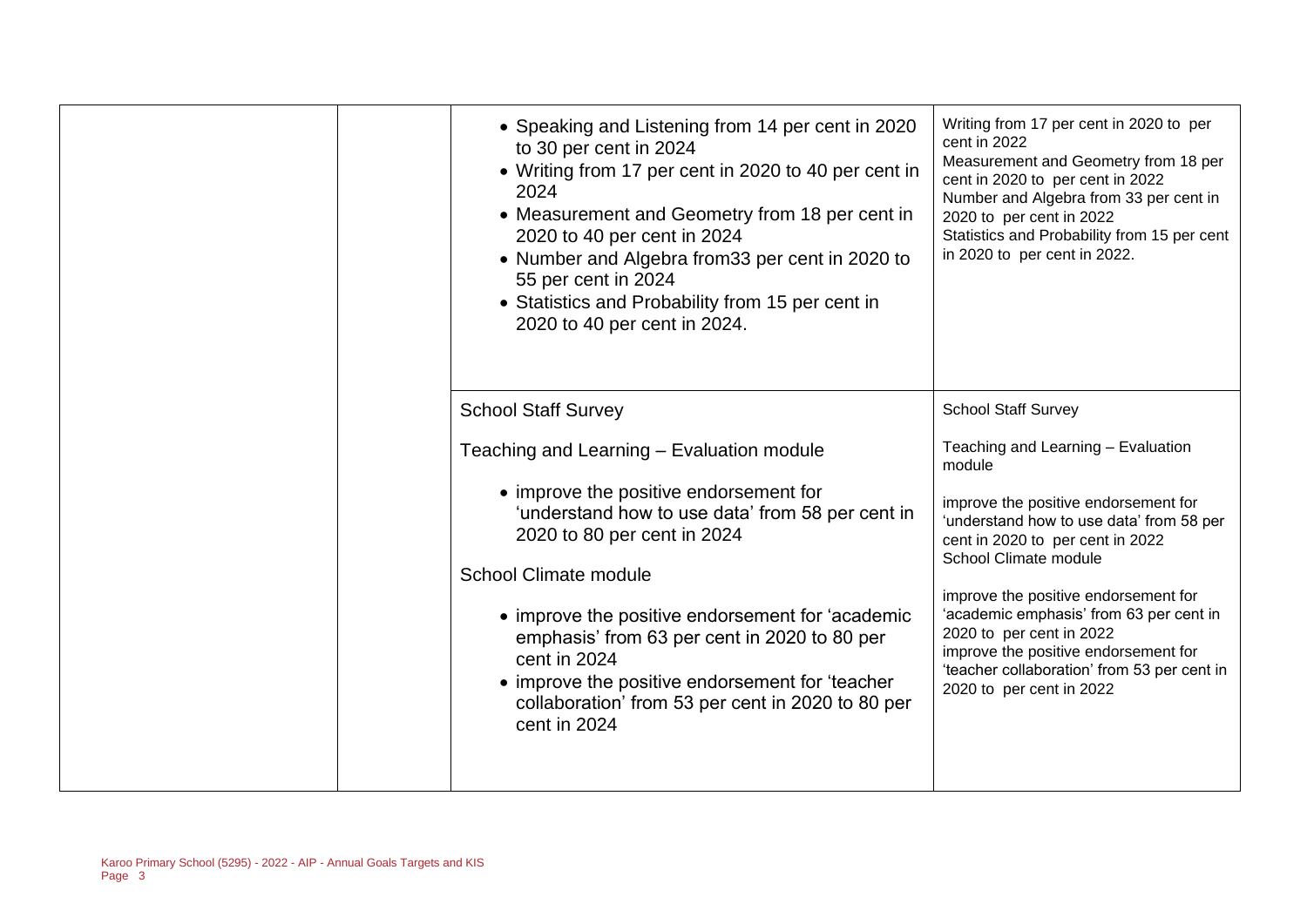|                                                         |    | Attitude to School Survey -<br>• improve the positive endorsement for 'stimulating<br>learning' from 86 per cent in 2019 to 95 per cent<br>in 2024                                                                                                                                             | Attitude to School Survey -<br>improve the positive endorsement for<br>'stimulating learning' from 86 per cent in<br>2019 to per cent in 2022 |
|---------------------------------------------------------|----|------------------------------------------------------------------------------------------------------------------------------------------------------------------------------------------------------------------------------------------------------------------------------------------------|-----------------------------------------------------------------------------------------------------------------------------------------------|
|                                                         |    | Parent Opinion survey -<br>• improve the positive endorsement for 'effective'<br>teaching' from 76 per cent in 2020 to 90 per cent<br>in 2024                                                                                                                                                  | Parent Opinion survey -<br>improve the positive endorsement for<br>'effective teaching' from 76 per cent in<br>2020 to per cent in 2022       |
| To empower students to be engaged<br>in their learning. | No | <b>Attitude to School Survey</b><br>• improve the positive endorsement for 'student<br>voice and agency' from 75 per cent in 2019 to 90<br>per cent in 2024<br>• improve the positive endorsement for 'self-<br>regulation in goal setting' from 91 per cent in<br>2019 to 98 per cent in 2024 |                                                                                                                                               |
|                                                         |    | <b>Parent Opinion Survey</b><br>• improve the positive endorsement for 'student<br>voice and agency' from 82 per cent in 2019 to 92<br>per cent in 2024.                                                                                                                                       |                                                                                                                                               |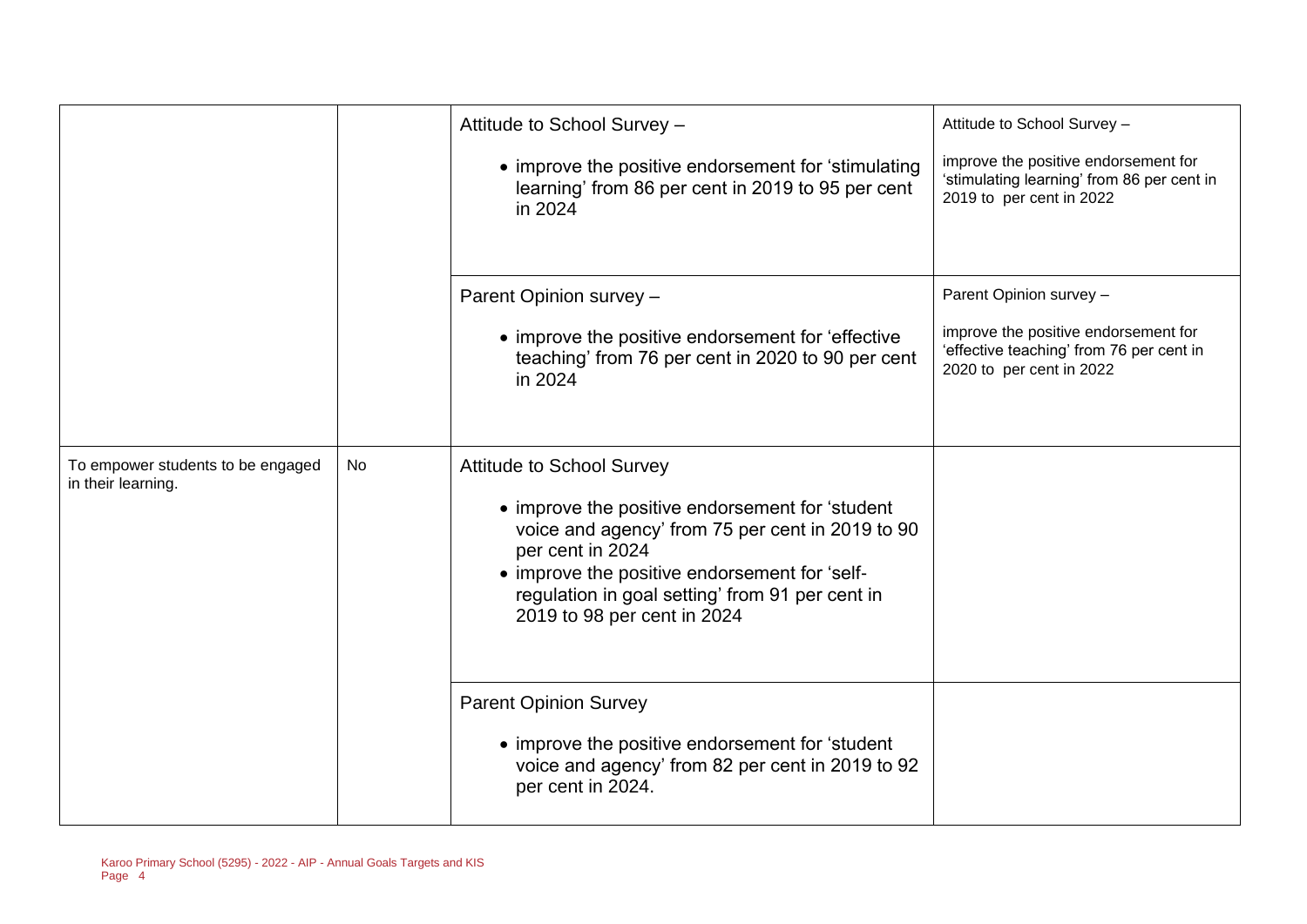|                                                                                         |     | <b>School Staff Survey</b><br>• improve the positive endorsement for 'used<br>student feedback to improve practice' from 38<br>per cent in 2020 to 75 per cent in 2024<br>• Improve the positive endorsement for 'promote<br>student ownership of learning goals' from 75 per                                                                                                                                                                                                                                                 |  |
|-----------------------------------------------------------------------------------------|-----|-------------------------------------------------------------------------------------------------------------------------------------------------------------------------------------------------------------------------------------------------------------------------------------------------------------------------------------------------------------------------------------------------------------------------------------------------------------------------------------------------------------------------------|--|
|                                                                                         |     | cent in 2020 to 85 per cent in 2024.                                                                                                                                                                                                                                                                                                                                                                                                                                                                                          |  |
| Embed a school culture with a shared<br>vision to enhance student learning<br>outcomes. | No. | Staff Opinion Survey -<br>• improve the positive endorsement for 'trust in<br>students and parents' from 77 per cent in 2020 to<br>90 per cent in 2024<br>• improve the positive endorsement for 'trust in<br>colleagues' from 74 per cent in 2020 to 90 per<br>cent in 2024<br>• improve the positive endorsement for 'collective<br>efficacy' from 79 per cent in 2020 to 90 per cent<br>in 2024<br>• improve the positive endorsement for<br>'instructional leadership' from 77 per cent in 2020<br>to 90 per cent in 2024 |  |
|                                                                                         |     | Teacher Judgement Growth data                                                                                                                                                                                                                                                                                                                                                                                                                                                                                                 |  |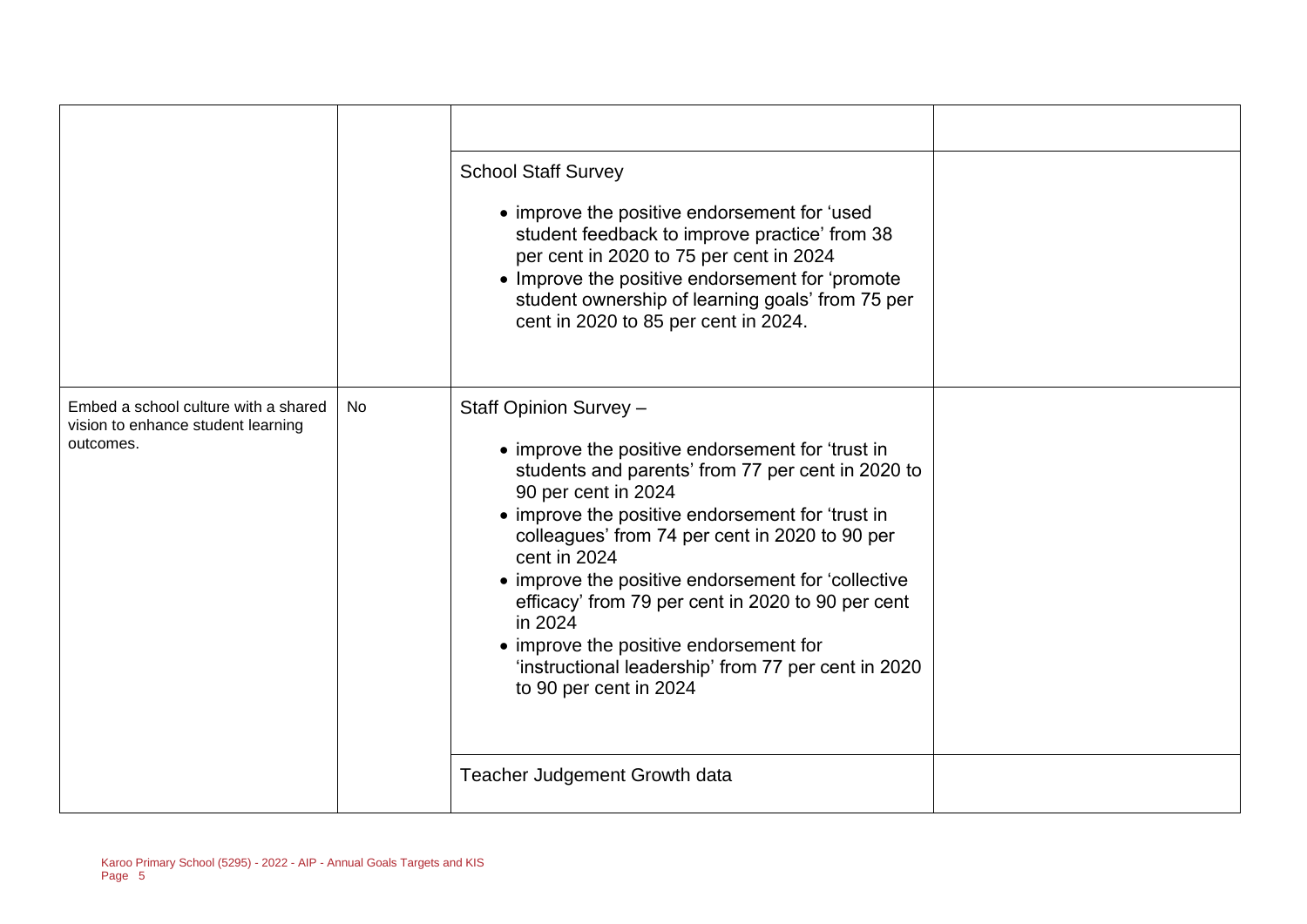| Increase the percentage of students in Year 3<br>achieving greater than 12 months growth in:<br>• Number and Algebra from three per cent in<br>Semester two, 2020 to 30 per cent in Semester<br>two, 2024<br>• Writing from one per cent in Semester two, 2020<br>to 30 per cent in Semester two, 2024<br>• Reading and Viewing from zero per cent in<br>Semester two, 2020 to 30 per cent in Semester<br>two, 2024.<br>Increase the percentage of students in the 2020 Year 3<br>cohort, achieving greater than 12 months growth in:<br>• Number and Algebra from three per cent in<br>Semester two, 2020 to 30 per cent in Semester<br>two, 2024<br>• Writing from 1per cent in Semester two, 2020 to<br>30 per cent in Semester two, 2024<br>• Reading and Viewing from zero per cent in<br>Semester two, 2020 to 30 per cent in Semester<br>two, 2024 |  |
|-----------------------------------------------------------------------------------------------------------------------------------------------------------------------------------------------------------------------------------------------------------------------------------------------------------------------------------------------------------------------------------------------------------------------------------------------------------------------------------------------------------------------------------------------------------------------------------------------------------------------------------------------------------------------------------------------------------------------------------------------------------------------------------------------------------------------------------------------------------|--|
| <b>Parent Survey</b><br>• improve the positive endorsement for 'school<br>pride and confidence' from 92 per cent in 2019 to<br>98 per cent in 2024                                                                                                                                                                                                                                                                                                                                                                                                                                                                                                                                                                                                                                                                                                        |  |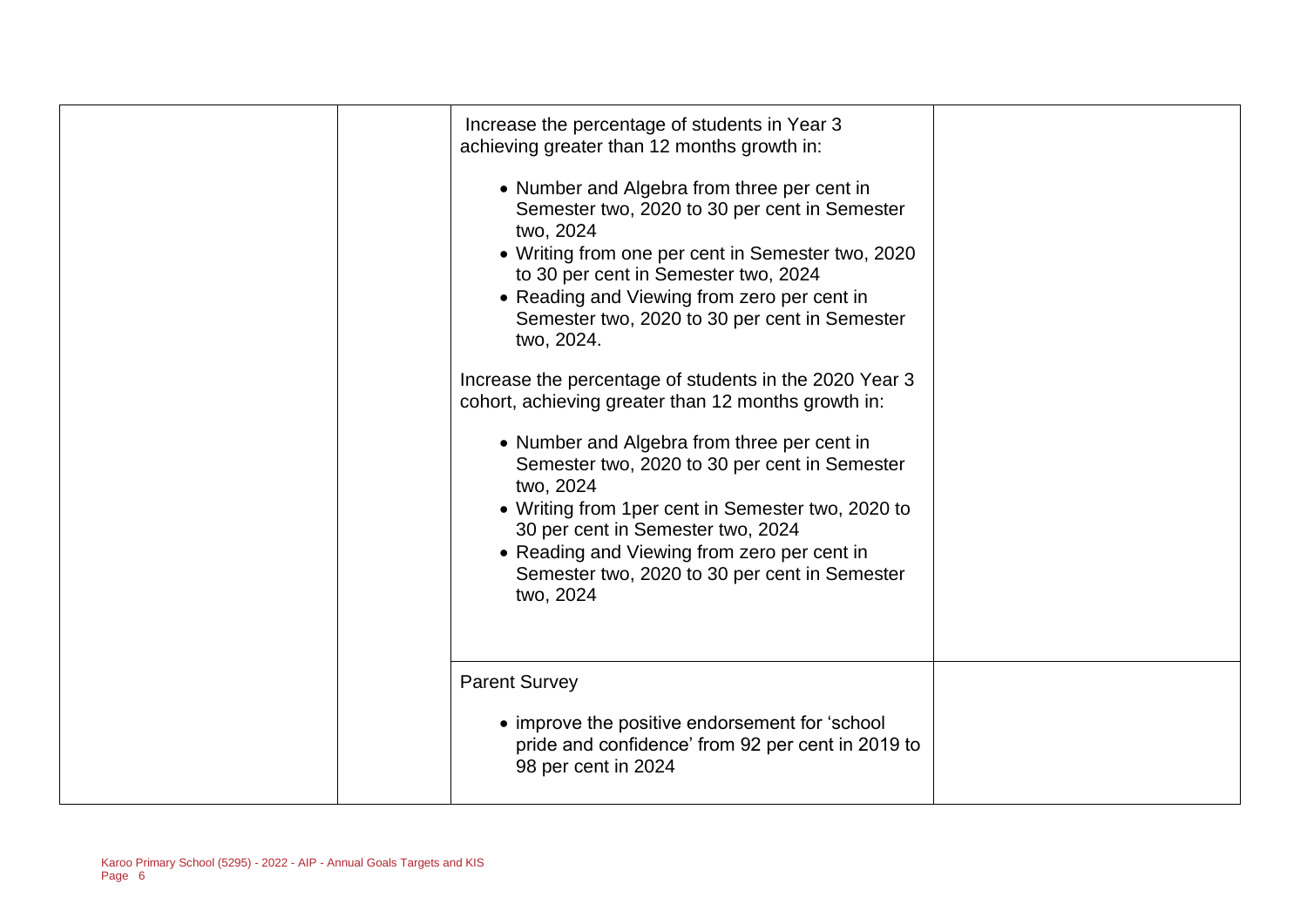| Goal 1                                                                                                                                                                                                                                                                                    | <b>2022 Priorities Goal</b><br><br><br>Some of our students have thrived in the remote learning environment, others have maintained their learning progress, and<br>some need extra learning and wellbeing support despite the best efforts of their teachers and families. In 2022 we will continue<br>to focus on student learning - with an increased focus on numeracy - and student wellbeing through the 2022 Priorities Goal, a<br>learning Key Improvement Strategy and a wellbeing Key Improvement Strategy. We will teach and support each student at<br>their point of need and in line with FISO. |                                              |  |
|-------------------------------------------------------------------------------------------------------------------------------------------------------------------------------------------------------------------------------------------------------------------------------------------|---------------------------------------------------------------------------------------------------------------------------------------------------------------------------------------------------------------------------------------------------------------------------------------------------------------------------------------------------------------------------------------------------------------------------------------------------------------------------------------------------------------------------------------------------------------------------------------------------------------|----------------------------------------------|--|
| 12 Month Target 1.1                                                                                                                                                                                                                                                                       |                                                                                                                                                                                                                                                                                                                                                                                                                                                                                                                                                                                                               |                                              |  |
| <b>Key Improvement Strategies</b>                                                                                                                                                                                                                                                         |                                                                                                                                                                                                                                                                                                                                                                                                                                                                                                                                                                                                               | Is this KIS selected for focus this<br>year? |  |
| KIS <sub>1</sub><br>Priority 2022 Dimension                                                                                                                                                                                                                                               | Learning - Support both those who need extra support and those who have thrived to<br>continue to extend their learning, especially in numeracy                                                                                                                                                                                                                                                                                                                                                                                                                                                               | Yes                                          |  |
| KIS <sub>2</sub><br>Priority 2022 Dimension                                                                                                                                                                                                                                               | Wellbeing - Effectively mobilise available resources to support students' wellbeing and<br>mental health, especially the most vulnerable                                                                                                                                                                                                                                                                                                                                                                                                                                                                      | Yes                                          |  |
| Explain why the school has selected this<br>KIS as a focus for this year. Please make<br>reference to the self-evaluation, relevant<br>school data, the progress against School<br>Strategic Plan (SSP) goals, targets, and the<br>diagnosis of issues requiring particular<br>attention. | Please leave this field empty. Schools are not required to provide a rationale as this is in line with system priorities for 2022.                                                                                                                                                                                                                                                                                                                                                                                                                                                                            |                                              |  |
| Goal 2                                                                                                                                                                                                                                                                                    | Improving student learning outcomes in English and Mathematics.                                                                                                                                                                                                                                                                                                                                                                                                                                                                                                                                               |                                              |  |
| 12 Month Target 2.1                                                                                                                                                                                                                                                                       | Teacher judgement data<br>Increase the percentage of students achieving above the expected level in:                                                                                                                                                                                                                                                                                                                                                                                                                                                                                                          |                                              |  |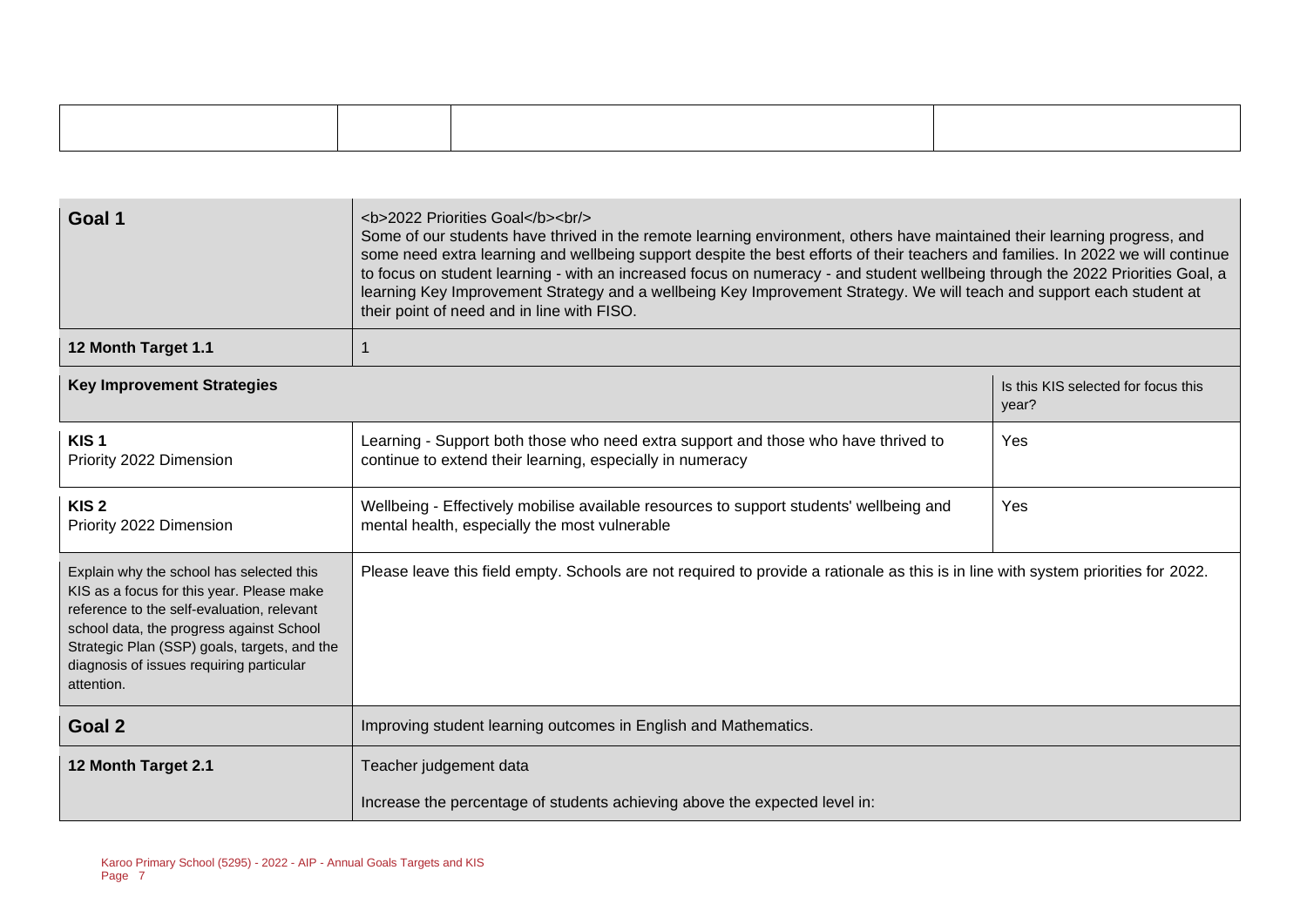|                                                        | Reading and Viewing from 35 per cent in 2020 to per cent in 2022<br>Speaking and Listening from 14 per cent in 2020 to per cent in 2022<br>Writing from 17 per cent in 2020 to per cent in 2022<br>Measurement and Geometry from 18 per cent in 2020 to per cent in 2022<br>Number and Algebra from 33 per cent in 2020 to per cent in 2022<br>Statistics and Probability from 15 per cent in 2020 to per cent in 2022. |                                              |  |  |
|--------------------------------------------------------|-------------------------------------------------------------------------------------------------------------------------------------------------------------------------------------------------------------------------------------------------------------------------------------------------------------------------------------------------------------------------------------------------------------------------|----------------------------------------------|--|--|
| 12 Month Target 2.2                                    | <b>School Staff Survey</b>                                                                                                                                                                                                                                                                                                                                                                                              |                                              |  |  |
|                                                        | Teaching and Learning - Evaluation module                                                                                                                                                                                                                                                                                                                                                                               |                                              |  |  |
|                                                        | improve the positive endorsement for 'understand how to use data' from 58 per cent in 2020 to per cent in 2022<br>School Climate module                                                                                                                                                                                                                                                                                 |                                              |  |  |
|                                                        | improve the positive endorsement for 'academic emphasis' from 63 per cent in 2020 to per cent in 2022<br>improve the positive endorsement for 'teacher collaboration' from 53 per cent in 2020 to per cent in 2022                                                                                                                                                                                                      |                                              |  |  |
| 12 Month Target 2.3                                    | Attitude to School Survey -                                                                                                                                                                                                                                                                                                                                                                                             |                                              |  |  |
|                                                        | improve the positive endorsement for 'stimulating learning' from 86 per cent in 2019 to per cent in 2022                                                                                                                                                                                                                                                                                                                |                                              |  |  |
| 12 Month Target 2.4                                    | Parent Opinion survey -                                                                                                                                                                                                                                                                                                                                                                                                 |                                              |  |  |
|                                                        | improve the positive endorsement for 'effective teaching' from 76 per cent in 2020 to per cent in 2022                                                                                                                                                                                                                                                                                                                  |                                              |  |  |
| <b>Key Improvement Strategies</b>                      |                                                                                                                                                                                                                                                                                                                                                                                                                         | Is this KIS selected for focus this<br>year? |  |  |
| KIS <sub>1</sub><br>Curriculum planning and assessment | Develop teacher capability to collect, analyse and use data effectively to inform teaching<br>and learning.                                                                                                                                                                                                                                                                                                             | No                                           |  |  |
| KIS <sub>2</sub><br>Curriculum planning and assessment | Develop teacher knowledge and understanding of the Victorian curriculum.                                                                                                                                                                                                                                                                                                                                                | No                                           |  |  |
| KIS <sub>3</sub>                                       | Develop teacher capability to utilise HITS to improve student learning outcomes.                                                                                                                                                                                                                                                                                                                                        | <b>No</b>                                    |  |  |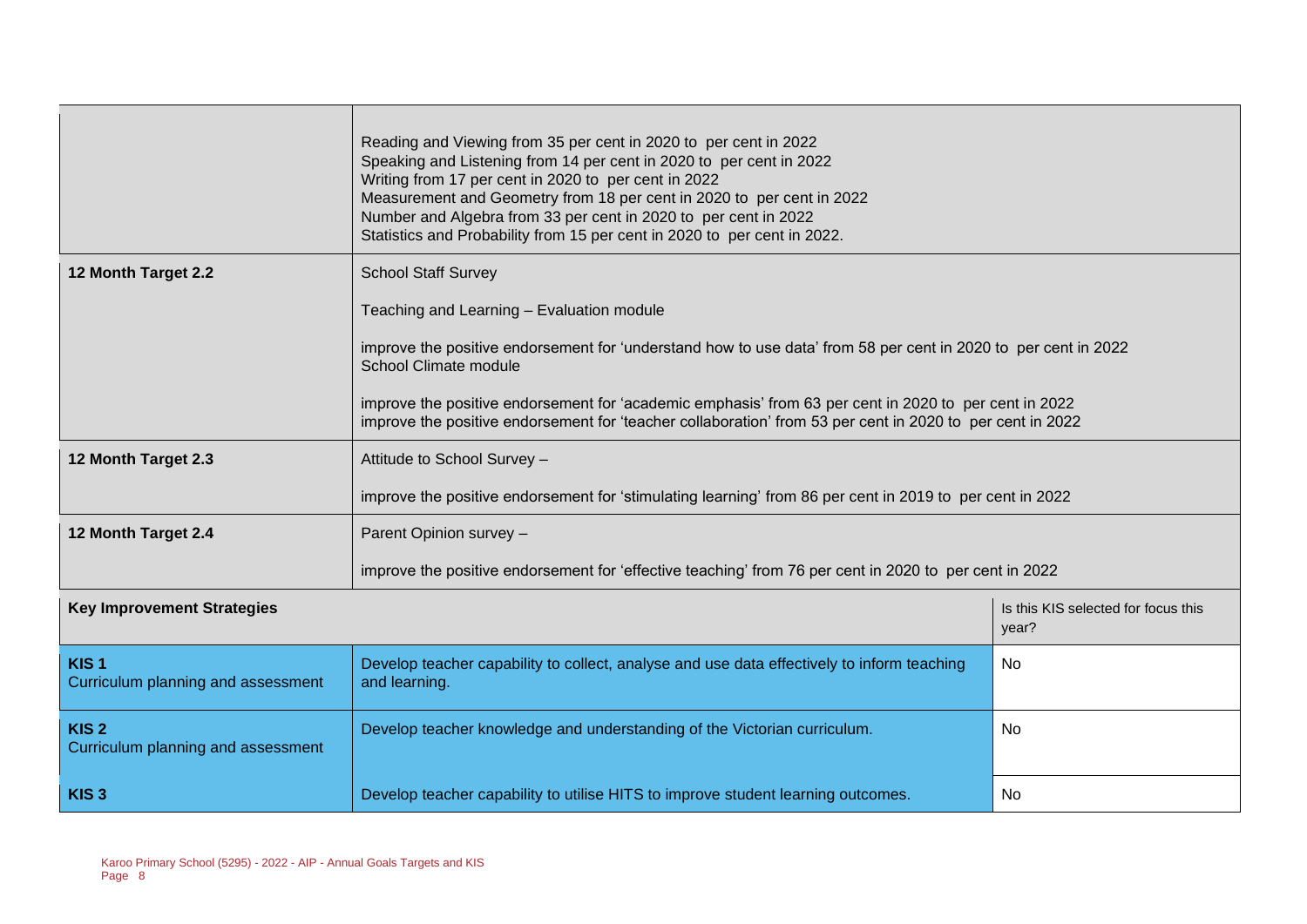| Evidence-based high-impact teaching<br>strategies                                                                                                                                                                                                                                         |  |
|-------------------------------------------------------------------------------------------------------------------------------------------------------------------------------------------------------------------------------------------------------------------------------------------|--|
| Explain why the school has selected this<br>KIS as a focus for this year. Please make<br>reference to the self-evaluation, relevant<br>school data, the progress against School<br>Strategic Plan (SSP) goals, targets, and the<br>diagnosis of issues requiring particular<br>attention. |  |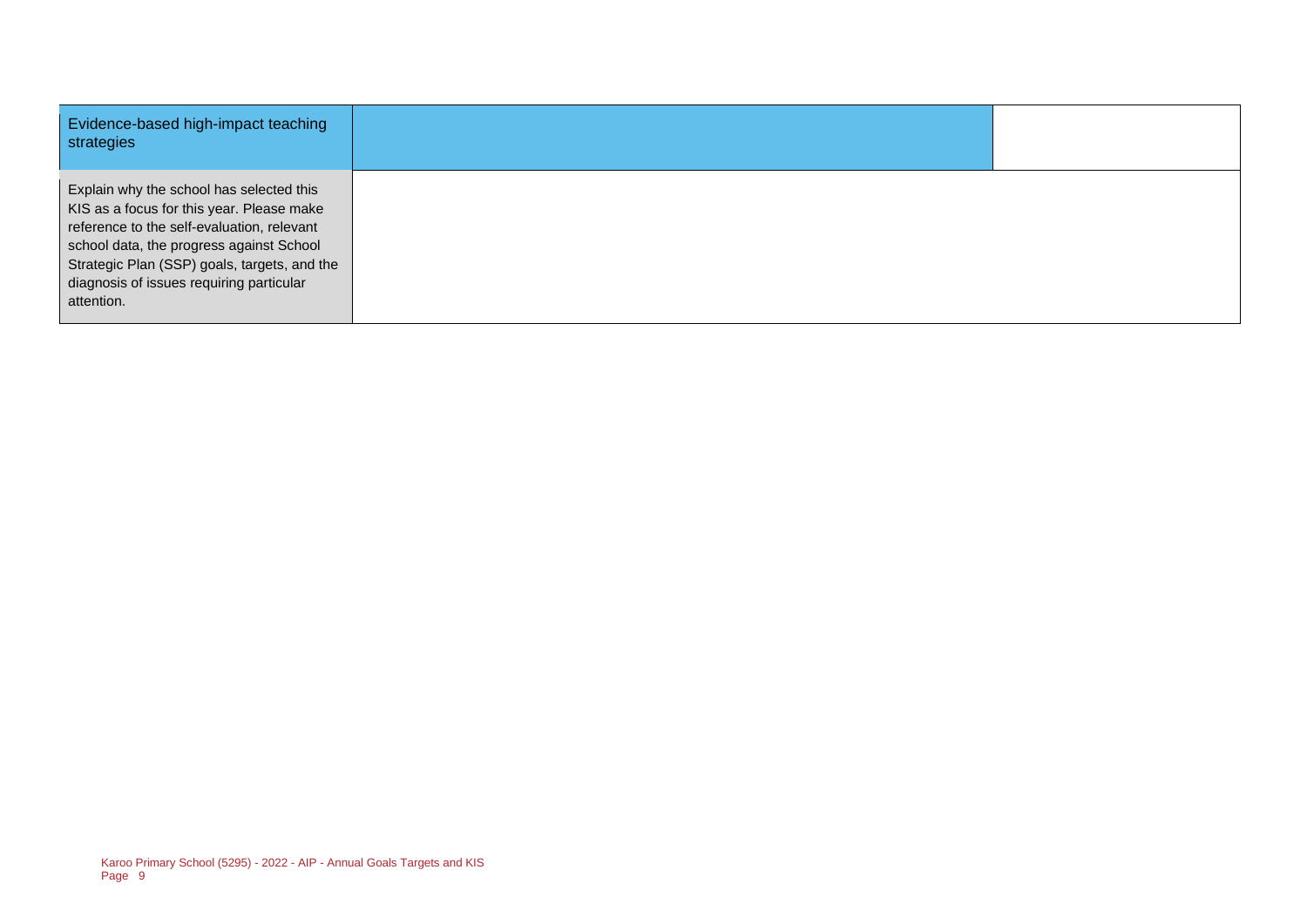## **Define Actions, Outcomes and Activities**

| Goal 1                                      | <b>2022 Priorities Goal</b><br>Some of our students have thrived in the remote learning environment, others have maintained their learning progress, and some<br>need extra learning and wellbeing support despite the best efforts of their teachers and families. In 2022 we will continue to focus on<br>student learning - with an increased focus on numeracy - and student wellbeing through the 2022 Priorities Goal, a learning Key<br>Improvement Strategy and a wellbeing Key Improvement Strategy. We will teach and support each student at their point of need and<br>in line with FISO.                                                                                                                                                                                                                                                                                                                                                                                                                                                                                                          |
|---------------------------------------------|----------------------------------------------------------------------------------------------------------------------------------------------------------------------------------------------------------------------------------------------------------------------------------------------------------------------------------------------------------------------------------------------------------------------------------------------------------------------------------------------------------------------------------------------------------------------------------------------------------------------------------------------------------------------------------------------------------------------------------------------------------------------------------------------------------------------------------------------------------------------------------------------------------------------------------------------------------------------------------------------------------------------------------------------------------------------------------------------------------------|
| 12 Month Target 1.1                         | 1                                                                                                                                                                                                                                                                                                                                                                                                                                                                                                                                                                                                                                                                                                                                                                                                                                                                                                                                                                                                                                                                                                              |
| KIS <sub>1</sub><br>Priority 2022 Dimension | Learning - Support both those who need extra support and those who have thrived to continue to extend their learning, especially in<br>numeracy                                                                                                                                                                                                                                                                                                                                                                                                                                                                                                                                                                                                                                                                                                                                                                                                                                                                                                                                                                |
| <b>Actions</b>                              | 1) Build staff capacity in assessment and differentiation in order to identify and meet students individual learning needs across the<br>curriculum<br>2) Embed PLCs and PLTs structures to support teacher collaboration and reflection to strengthen teaching practice                                                                                                                                                                                                                                                                                                                                                                                                                                                                                                                                                                                                                                                                                                                                                                                                                                       |
| <b>Outcomes</b>                             | Students will:<br>reflect on and articulate progress, future learning goals and steps to achieve them<br>participate in self and peer assessment against identified SC<br>experience work at their point of need<br>demonstrate learning improvement using pre and post unit work samples or assessments<br>identify, articulate and use a repertoire of strategies to drive their learning<br>contribute, receive and respond to reflection and feedback<br>Teachers will:<br>confer with students multiple times per term to identify progress, future learning and the strategies to achieve this<br>develop co-constructed success criteria using tools such as rubrics, checklists, WAGOLL, etc<br>provide students with the opportunity to work at their zone of proximal development using differentiated resources (including HAS)<br>consistently implement the agreed KPS Assessment Schedule<br>provide regular feedback and monitor student progress using data<br>use PLCs to collaboratively plan units of work informed by current student data including data from the KPS Assessment Schedule |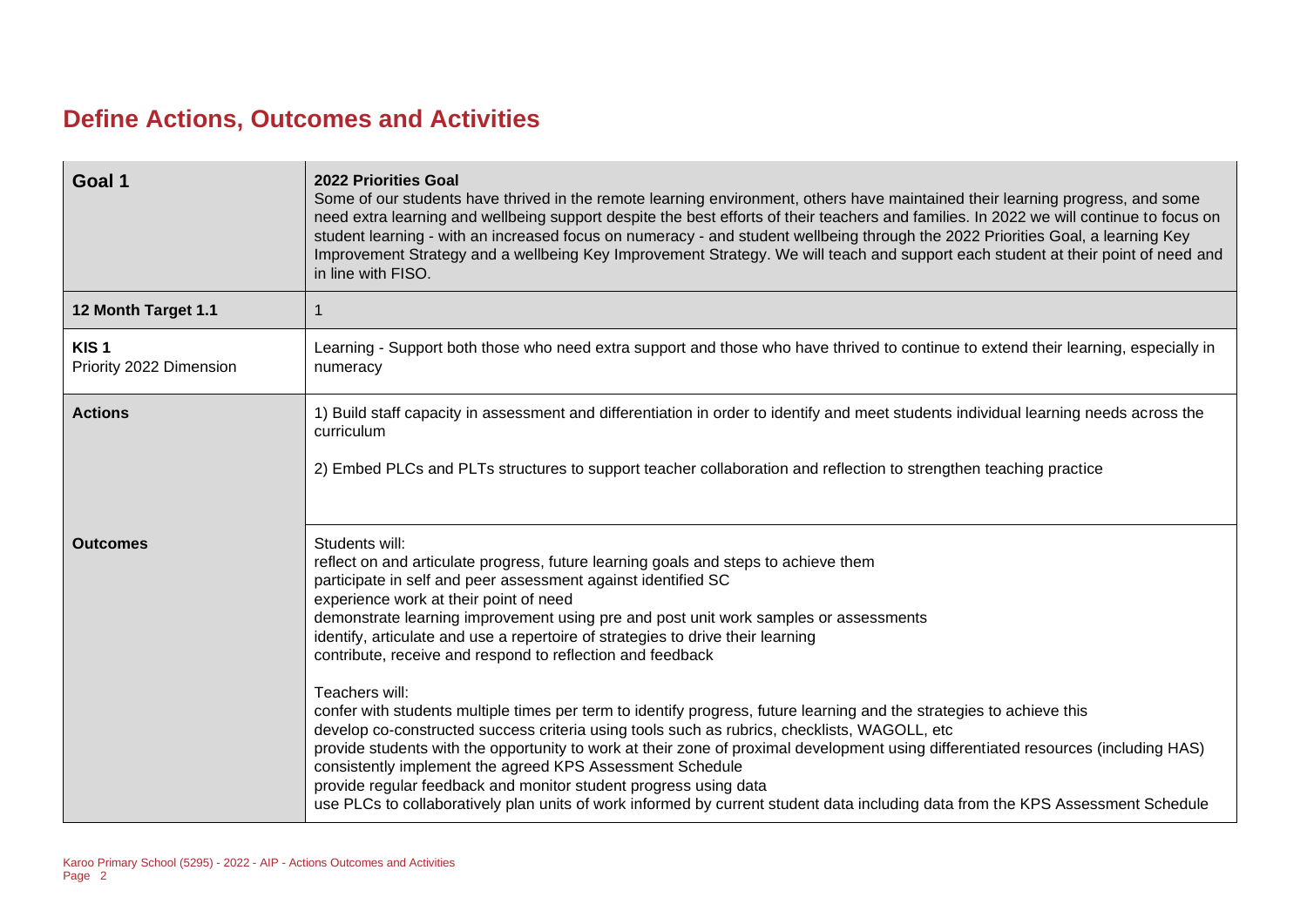|                                                         | confidently and accurately identify learning needs<br>PLCs will meet weekly to engage in reflective practices, evaluate and use the Vic Curric to plan sequential units of work including<br>specific inquiry cycles<br>Leaders will:<br>build staff capacity to implement and document conferring processes - PLC/T<br>build staff capacity to identify, develop and use success criteria tools - PLC/T<br>regularly review and adjust formative and summative assessments in the KPS Assessment Schedule<br>develop data literacy of teachers to inform understanding of student needs and identify students requiring additional support (TLI &<br>HAS)<br>support staff to embed processes and protocols during PLCs and PLTs for continuous learning improvement<br>monitor the implementation of the KPS agreed practices<br>curriculum leaders have structured time and support to unpack multiple sources of data through triangulation and moderation<br>collectively track and monitor student growth across the school |  |  |  |  |
|---------------------------------------------------------|-----------------------------------------------------------------------------------------------------------------------------------------------------------------------------------------------------------------------------------------------------------------------------------------------------------------------------------------------------------------------------------------------------------------------------------------------------------------------------------------------------------------------------------------------------------------------------------------------------------------------------------------------------------------------------------------------------------------------------------------------------------------------------------------------------------------------------------------------------------------------------------------------------------------------------------------------------------------------------------------------------------------------------------|--|--|--|--|
| <b>Success Indicators</b>                               | Early Indicators<br>Teacher's documented formative assessment data and summative judgements against the curriculum<br>Teacher records and observations of student progress and conferences<br>LWTs demonstrating use of strategies from professional learning<br>Differentiated curriculum documents and evidence of student learning<br>Student feedback on differentiation, learning goals and use of a repertoire of strategies that best drives their learning<br>A documented assessment schedule and evidence of teachers inputting data and moderating assessments<br>Completed PLC Inquiry results and PLT Action Plans<br>Documentation of strengthening of teaching practice in staff PDP<br>Late Indicators<br>Student, staff and parent perception survey results<br>Post-test results from assessments eg, PAT, Naplan<br>Semester Two teacher judgements<br>Whole school moderation                                                                                                                                 |  |  |  |  |
| <b>Activities and Milestones</b>                        | <b>People Responsible</b><br>Is this a PL<br>When<br><b>Funding Streams</b><br><b>Priority</b>                                                                                                                                                                                                                                                                                                                                                                                                                                                                                                                                                                                                                                                                                                                                                                                                                                                                                                                                    |  |  |  |  |
| Observing to Learn (Including peer observations and LS) | \$2,000.00<br>$\triangleright$ Assistant Principal<br>$\Box$ PLP<br>from:<br>Term 1<br>$\triangleright$ Learning Specialist(s)<br>Priority                                                                                                                                                                                                                                                                                                                                                                                                                                                                                                                                                                                                                                                                                                                                                                                                                                                                                        |  |  |  |  |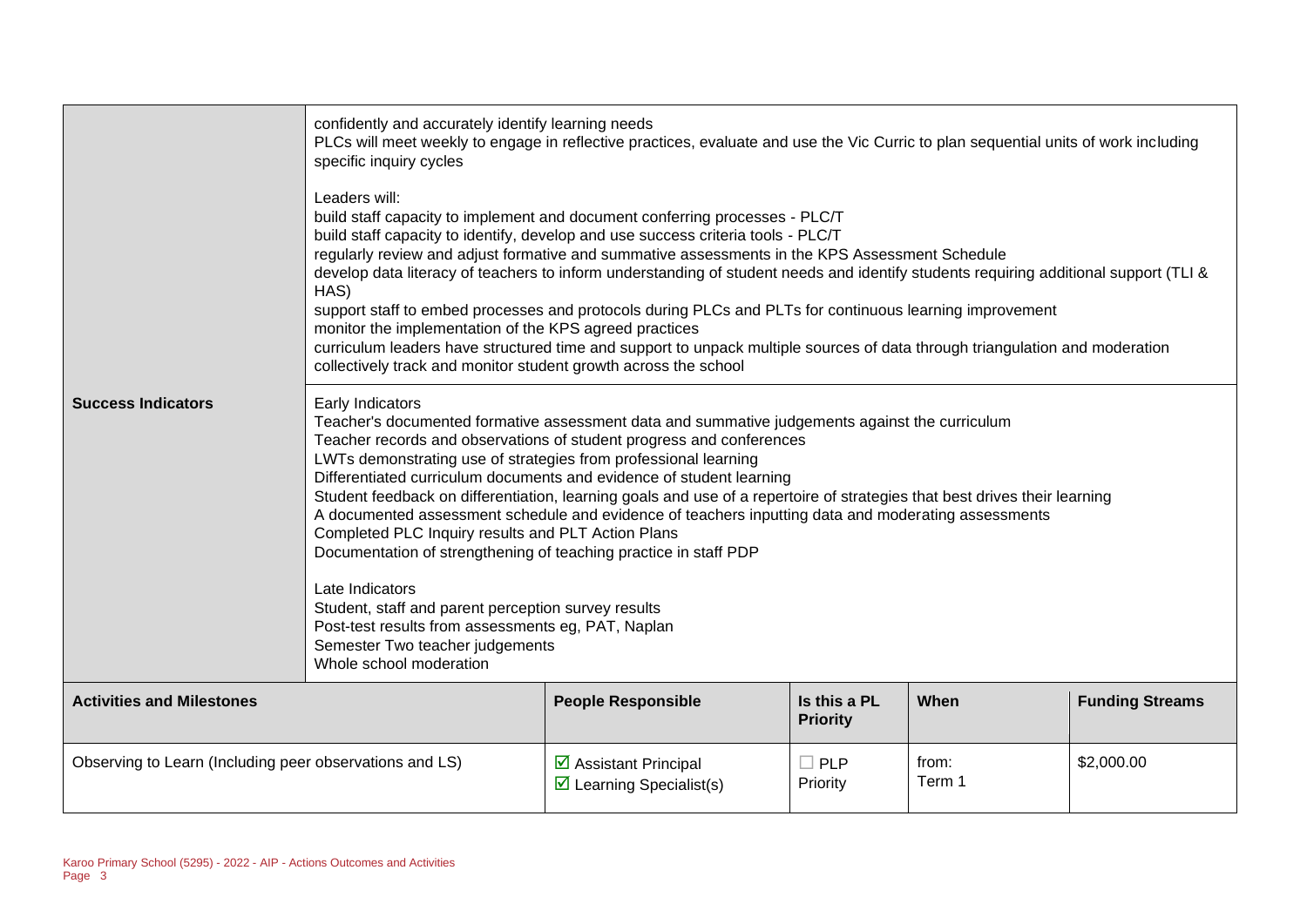|                                                                                             | $\overline{\mathbf{M}}$ Teacher(s)                                 |                                | to:<br>Term 4                    | Equity funding will<br>$\Box$<br>be used<br>Disability Inclusion<br>Tier 2 Funding will be<br>used<br>$\Box$ Schools Mental<br><b>Health Menu items</b><br>will be used which<br>may include DET<br>funded or free items           |
|---------------------------------------------------------------------------------------------|--------------------------------------------------------------------|--------------------------------|----------------------------------|------------------------------------------------------------------------------------------------------------------------------------------------------------------------------------------------------------------------------------|
| Reflect on PLC inquiry cycle progress and celebration by all<br>teachers, teams and leaders | $\overline{\mathbf{M}}$ Teacher(s)                                 | $\square$ PLP<br>Priority      | from:<br>Term 1<br>to:<br>Term 4 | \$0.00<br>Equity funding will<br>$\Box$<br>be used<br>Disability Inclusion<br>Tier 2 Funding will be<br>used<br>$\Box$ Schools Mental<br><b>Health Menu items</b><br>will be used which<br>may include DET<br>funded or free items |
| Provide Professional Learning on conferring/ Goal Setting                                   | $\triangleright$ Learning Specialist(s)<br>School Improvement Team | $\overline{M}$ PLP<br>Priority | from:<br>Term 1<br>to:<br>Term 4 | \$5,000.00<br>$\Box$ Equity funding will<br>be used<br>$\Box$ Disability Inclusion<br>Tier 2 Funding will be<br>used                                                                                                               |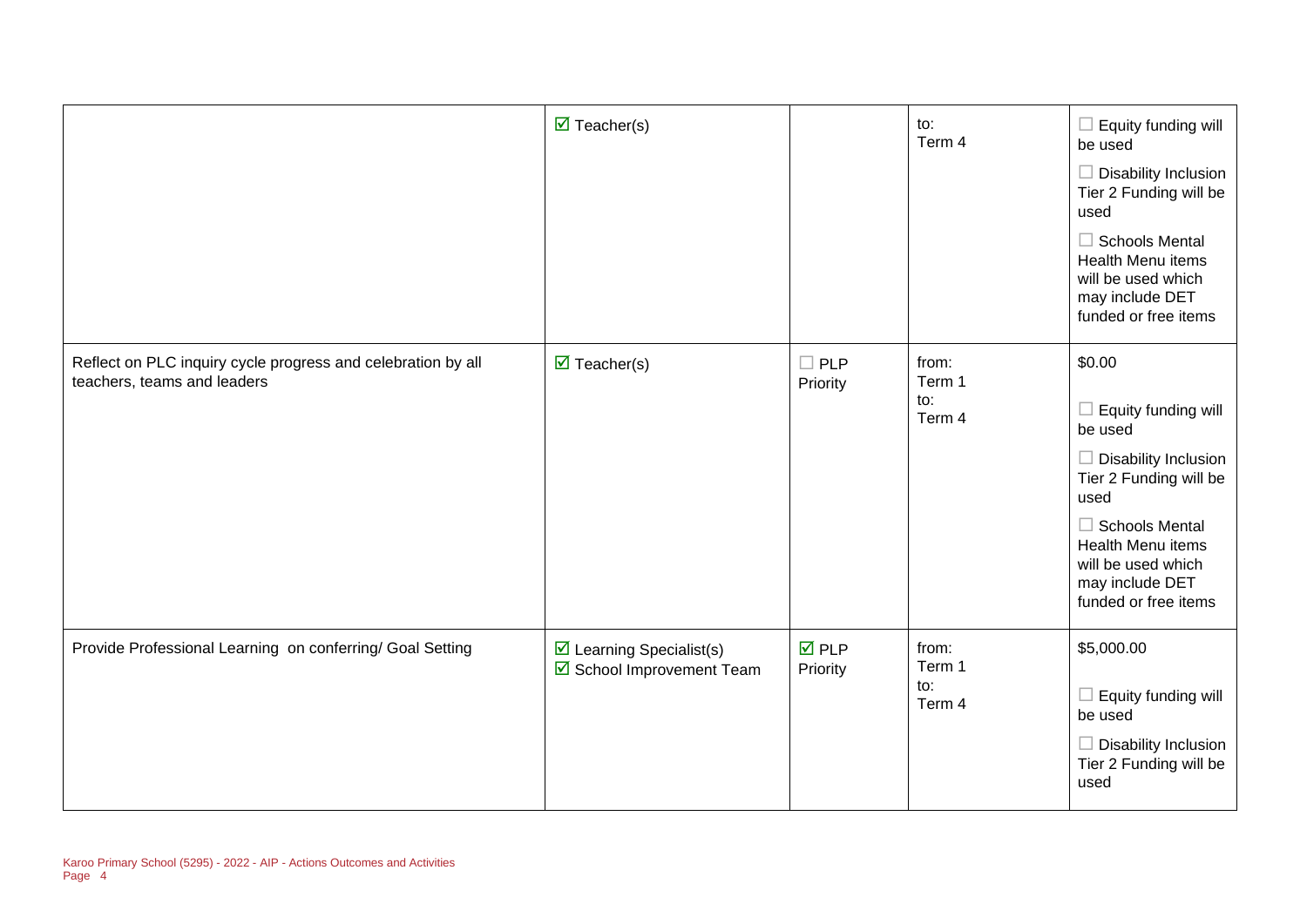|                                                                                                   |                                                                                                             |                          |                                  | $\Box$ Schools Mental<br>Health Menu items<br>will be used which<br>may include DET<br>funded or free items                                                                                                                                                 |
|---------------------------------------------------------------------------------------------------|-------------------------------------------------------------------------------------------------------------|--------------------------|----------------------------------|-------------------------------------------------------------------------------------------------------------------------------------------------------------------------------------------------------------------------------------------------------------|
| Provide Professional Learning in using assessment to inform<br>planning and teaching              | ☑ Assessment & Reporting<br>Coordinator<br>☑ Assistant Principal<br>$\triangleright$ Learning Specialist(s) | <b>☑</b> PLP<br>Priority | from:<br>Term 1<br>to:<br>Term 4 | \$0.00<br>Equity funding will<br>$\overline{\phantom{a}}$<br>be used<br>$\Box$ Disability Inclusion<br>Tier 2 Funding will be<br>used<br>$\Box$ Schools Mental<br><b>Health Menu items</b><br>will be used which<br>may include DET<br>funded or free items |
| Implement regular PLC and whole school moderation of<br>understanding of the Victorian Curriculum | ☑ Assessment & Reporting<br>Coordinator<br>$\overline{\boxtimes}$ PLC Leaders                               | $\Box$ PLP<br>Priority   | from:<br>Term 1<br>to:<br>Term 4 | \$1,000.00<br>Equity funding will<br>$\overline{\phantom{a}}$<br>be used<br>$\Box$ Disability Inclusion<br>Tier 2 Funding will be<br>used<br>$\Box$ Schools Mental<br>Health Menu items<br>will be used which<br>may include DET<br>funded or free items    |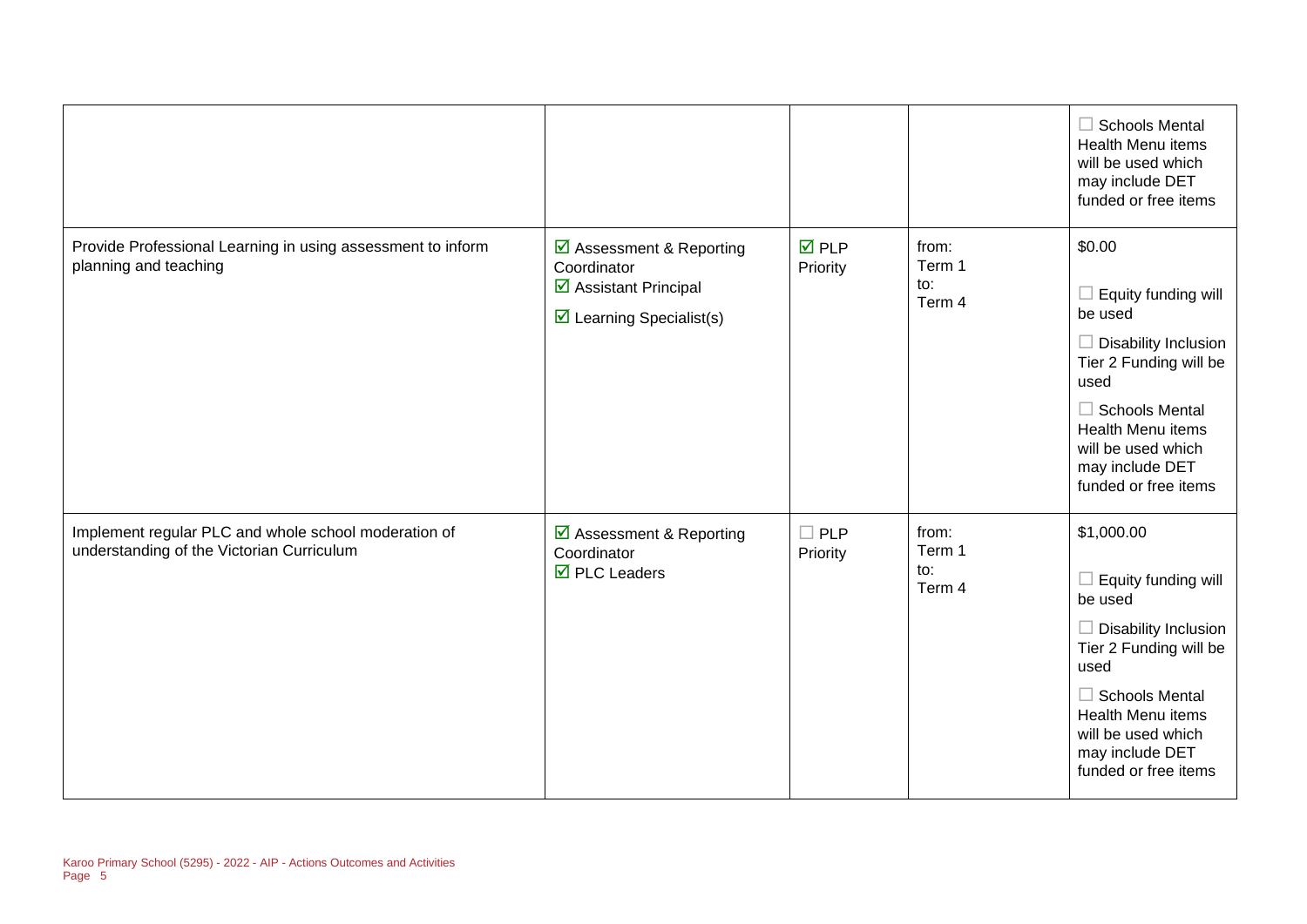| Conduct and analyse data from regular Learning Walk and Talks in<br>order to analyse and monitor progress towards achieving the goals<br>of the Action Plans and AIP | $\triangledown$ Leadership Team                                                 | $\Box$ PLP<br>Priority         | from:<br>Term 1<br>to:<br>Term 4 | \$5,000.00<br>Equity funding will<br>be used<br><b>Disability Inclusion</b><br>Tier 2 Funding will be<br>used<br><b>Schools Mental</b><br>Health Menu items<br>will be used which<br>may include DET<br>funded or free items |
|----------------------------------------------------------------------------------------------------------------------------------------------------------------------|---------------------------------------------------------------------------------|--------------------------------|----------------------------------|------------------------------------------------------------------------------------------------------------------------------------------------------------------------------------------------------------------------------|
| Provide Professional Learning **** Compass Analytics accessible<br>and used by all teachers and leaders                                                              | $\triangleright$ Assessment & Reporting<br>Coordinator<br>☑ Assistant Principal | $\overline{M}$ PLP<br>Priority | from:<br>Term 1<br>to:<br>Term 4 | \$0.00<br>Equity funding will<br>be used<br><b>Disability Inclusion</b><br>Tier 2 Funding will be<br>used<br>Schools Mental<br><b>Health Menu items</b><br>will be used which<br>may include DET<br>funded or free items     |
| Establish systems for supporting and monitoring students with<br>specific learning requirements (TLI, Tier 2 & HAS)                                                  | $\overline{\mathbf{M}}$ Leadership Team<br>☑ School Improvement Team            | $\Box$ PLP<br>Priority         | from:<br>Term 1<br>to:<br>Term 4 | \$150,000.00<br>Equity funding will<br>be used                                                                                                                                                                               |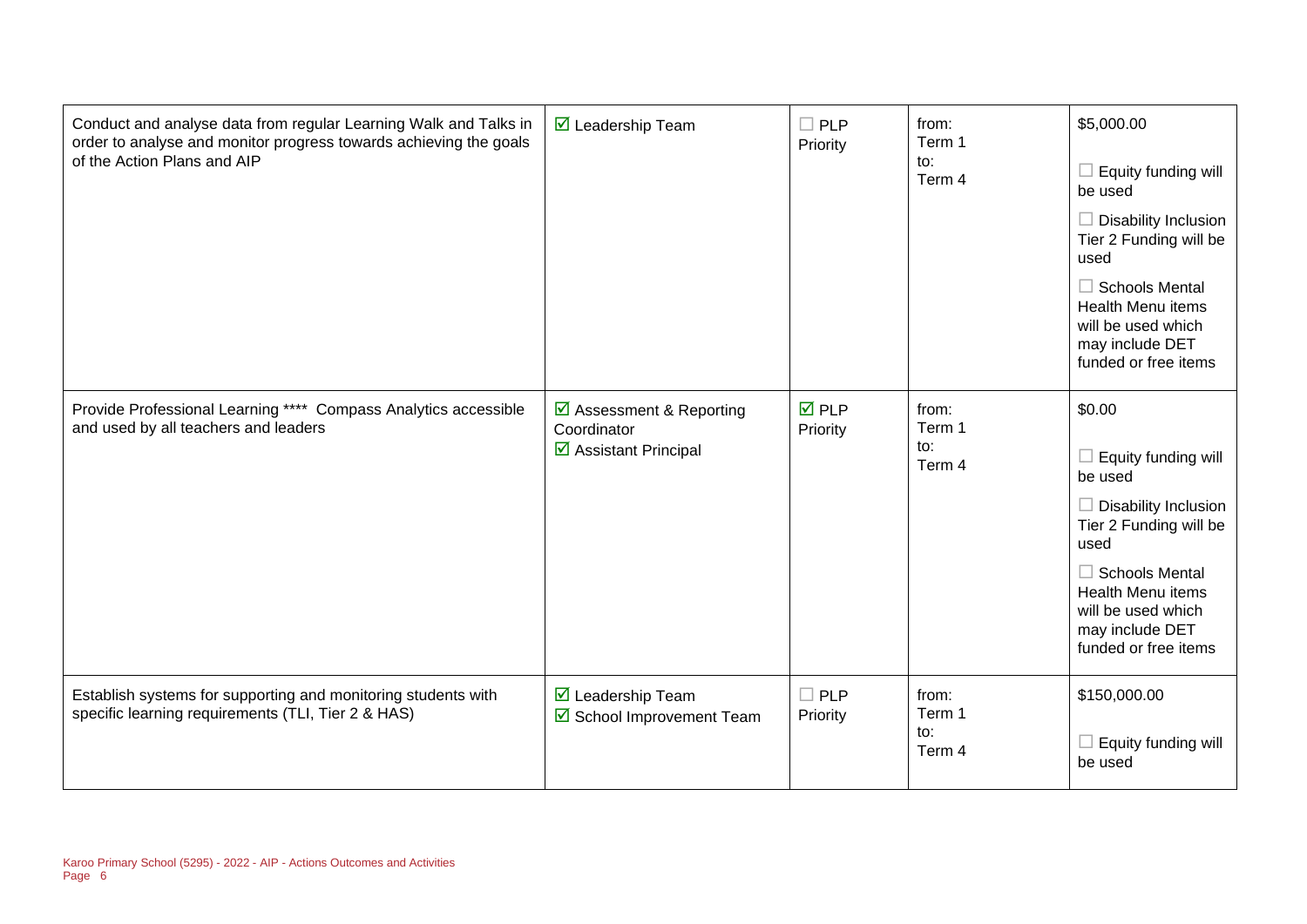|                                                                                                         |                                                                              |                           |                                  | $\Box$ Disability Inclusion<br>Tier 2 Funding will be<br>used<br>$\Box$ Schools Mental<br>Health Menu items<br>will be used which<br>may include DET<br>funded or free items                                                    |
|---------------------------------------------------------------------------------------------------------|------------------------------------------------------------------------------|---------------------------|----------------------------------|---------------------------------------------------------------------------------------------------------------------------------------------------------------------------------------------------------------------------------|
| Timetable specific time for collaborative planning to prioritise<br>collaborative time in PLCs and PLTs | $\overline{\mathbf{y}}$ Assistant Principal<br>$\triangleright$ Principal    | $\square$ PLP<br>Priority | from:<br>Term 1<br>to:<br>Term 4 | \$0.00<br>$\Box$ Equity funding will<br>be used<br>$\Box$ Disability Inclusion<br>Tier 2 Funding will be<br>used<br>$\Box$ Schools Mental<br>Health Menu items<br>will be used which<br>may include DET<br>funded or free items |
| Review scope and sequence documentation for English and<br><b>Mathematics</b>                           | $\boxdot$ Curriculum Co-ordinator (s)<br>$\overline{\mathbf{M}}$ PLT Leaders | $\square$ PLP<br>Priority | from:<br>Term 1<br>to:<br>Term 4 | \$0.00<br>$\Box$ Equity funding will<br>be used<br>$\Box$ Disability Inclusion<br>Tier 2 Funding will be<br>used<br>$\Box$ Schools Mental<br>Health Menu items<br>will be used which                                            |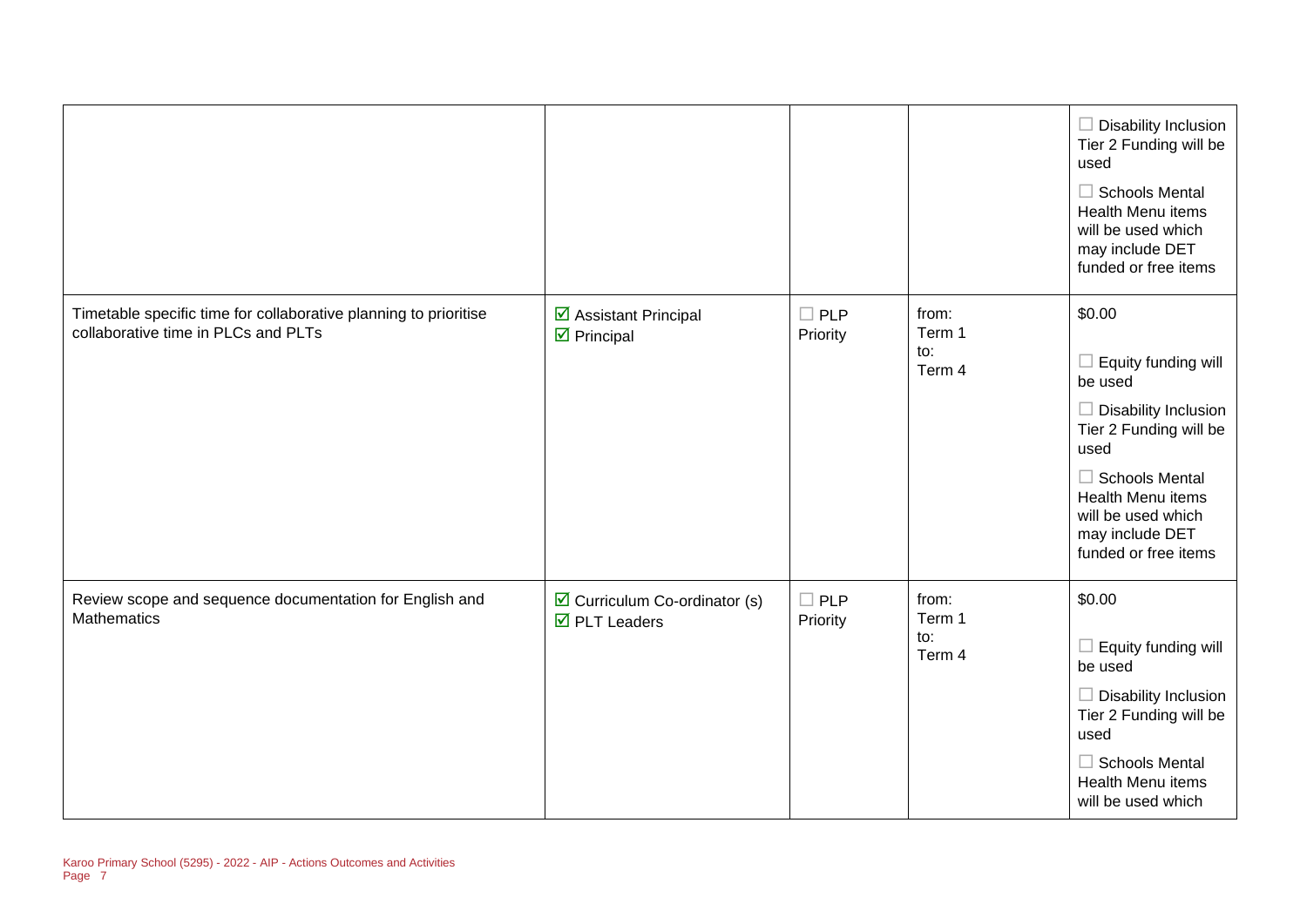|                                                             |                                                                                                                                                                                                                                                                                                                                                                                                                                                                                                                                                                                                                                                               |                                      |                           |                                  | may include DET<br>funded or free items                                                                                                                                                                                                                              |
|-------------------------------------------------------------|---------------------------------------------------------------------------------------------------------------------------------------------------------------------------------------------------------------------------------------------------------------------------------------------------------------------------------------------------------------------------------------------------------------------------------------------------------------------------------------------------------------------------------------------------------------------------------------------------------------------------------------------------------------|--------------------------------------|---------------------------|----------------------------------|----------------------------------------------------------------------------------------------------------------------------------------------------------------------------------------------------------------------------------------------------------------------|
| Implement Intervention program to cater for Tier 2 students |                                                                                                                                                                                                                                                                                                                                                                                                                                                                                                                                                                                                                                                               | $\triangleright$ Assistant Principal | $\square$ PLP<br>Priority | from:<br>Term 1<br>to:<br>Term 4 | \$35,000.00<br>$\overline{\mathbf{M}}$ Equity funding will<br>be used<br>$\triangleright$ Disability Inclusion<br>Tier 2 Funding will be<br>used<br>$\boxtimes$ Schools Mental<br>Health Menu items<br>will be used which<br>may include DET<br>funded or free items |
| KIS <sub>2</sub><br>Priority 2022 Dimension                 | Wellbeing - Effectively mobilise available resources to support students' wellbeing and mental health, especially the most vulnerable                                                                                                                                                                                                                                                                                                                                                                                                                                                                                                                         |                                      |                           |                                  |                                                                                                                                                                                                                                                                      |
| <b>Actions</b>                                              | Build staff capability to identify and meet the needs of student wellbeing and positive mental health.                                                                                                                                                                                                                                                                                                                                                                                                                                                                                                                                                        |                                      |                           |                                  |                                                                                                                                                                                                                                                                      |
| <b>Outcomes</b>                                             | Students will:<br>respectfully express their thoughts and feelings with each other<br>articulate if and how they feel valued, and have strong relationships with peers/staff<br>be inclusive of all, eg: gender and culture<br>be able to articulate the difference between voice and agency<br>be able to explain how they have agency over their learning<br>be able to give examples of where their voice has been heard<br>collaboratively create a positive classroom plan<br>take responsibility for the classroom statement and agreements<br>feel supported and engaged in home groups and contribute to a strong classroom culture<br>Teachers will: |                                      |                           |                                  |                                                                                                                                                                                                                                                                      |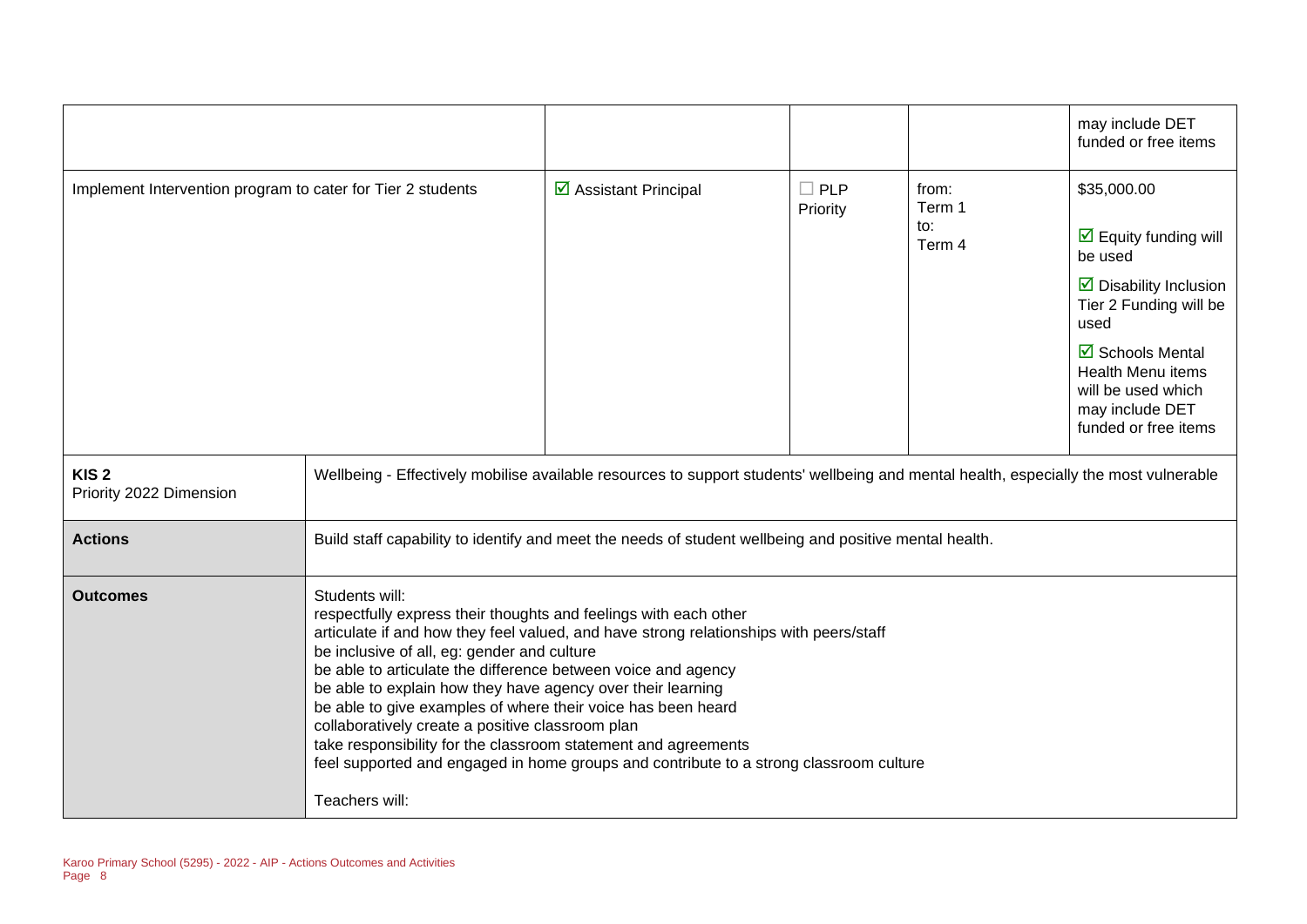|                           | plan for and implement gender and cultural inclusion across the curriculum<br>make connections with students and show care and concern<br>engage in professional learning (PL)<br>model and teach respectful and inclusive behaviour<br>put structures and processes in place to provide opportunities for student voice and agency<br>teach skills and provide opportunities for students to express themselves<br>create a safe learning environment through the positive classroom plan<br>provide opportunities for students to engage in substantive talk about their learning, teach, question and challenge each other<br>(Student Agency)<br>include students in curriculum planning<br>implement a range of interventions in the classroom to support student wellbeing |
|---------------------------|----------------------------------------------------------------------------------------------------------------------------------------------------------------------------------------------------------------------------------------------------------------------------------------------------------------------------------------------------------------------------------------------------------------------------------------------------------------------------------------------------------------------------------------------------------------------------------------------------------------------------------------------------------------------------------------------------------------------------------------------------------------------------------|
|                           | Leaders will:<br>analyse survey data and identify priorities for learning<br>review and monitor planning and implementation of the RRRR program<br>provide professional learning for staff in the area of Student Voice and Agency and RRRR program<br>attend and participate in the Respectful Relationships (RR) Lead schools Community of Practice<br>document whole school Wellbeing and RR practice<br>conduct Respectful Relationships surveys (teacher, student and parent)<br>build a culture that values and nurtures Student Voice, Agency and Leadership<br>investigate school wide positive behaviours program                                                                                                                                                       |
| <b>Success Indicators</b> | Early indicators<br>Data gathered from learning walks and talks<br>Planning documentation for circle time<br>Student engagement in wellbeing programs<br>Teacher reports on Chronicle of student wellbeing concerns<br>Attendance data<br>Late indicators<br>Results in DET student, staff and parent surveys<br>Attendance data<br>Teacher reports on Chronicle of student wellbeing concerns<br>Data gathered from learning walks and talks                                                                                                                                                                                                                                                                                                                                    |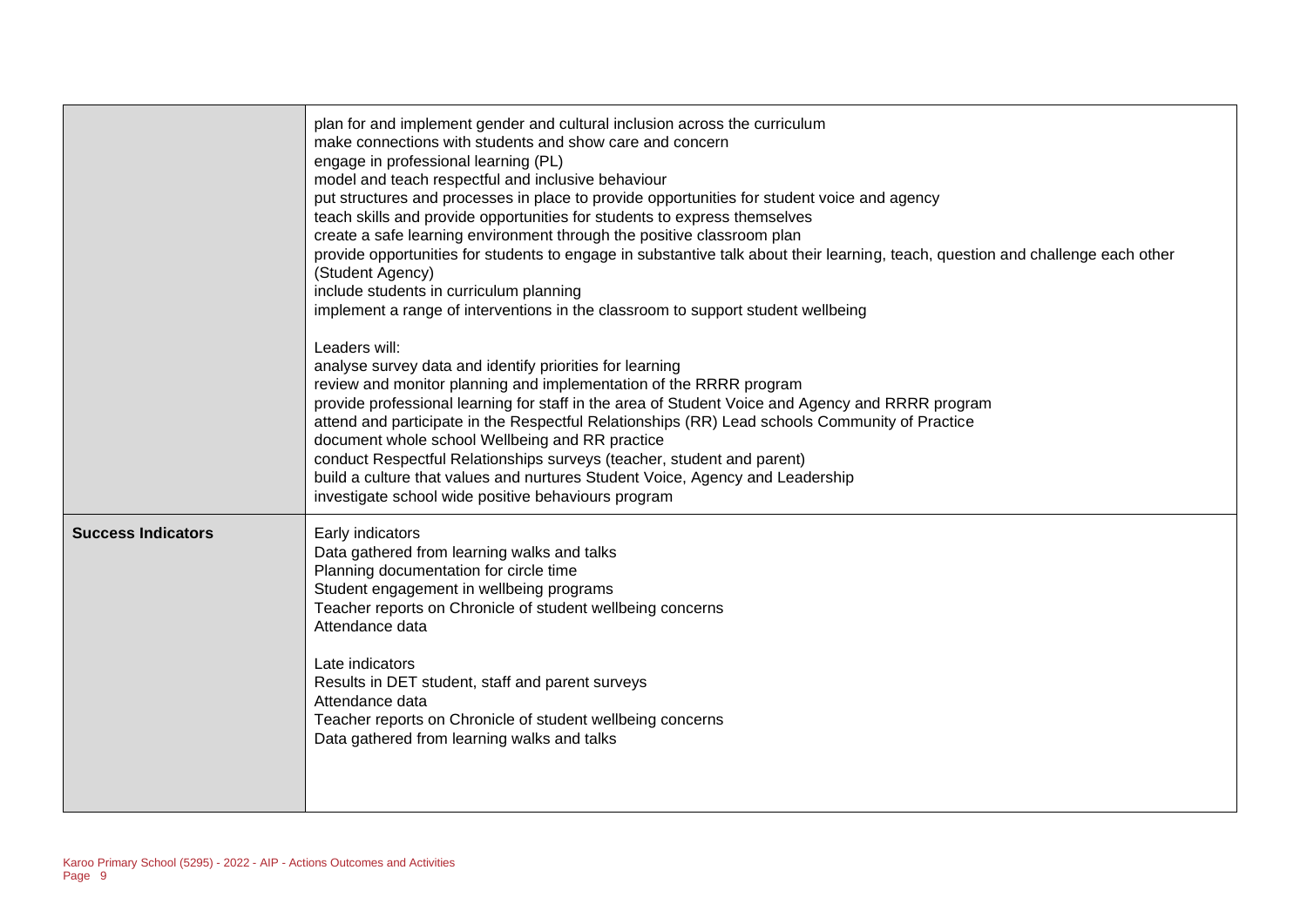| <b>Activities and Milestones</b>                                                                             | <b>People Responsible</b>                                              | Is this a PL<br><b>Priority</b> | When                             | <b>Funding Streams</b>                                                                                                                                                                                                                 |
|--------------------------------------------------------------------------------------------------------------|------------------------------------------------------------------------|---------------------------------|----------------------------------|----------------------------------------------------------------------------------------------------------------------------------------------------------------------------------------------------------------------------------------|
| Provide Professional Learning to increase staffs capabilities to<br>conduct Circle time with students ****   | $\overline{\mathbf{M}}$ Teacher(s)                                     | $\overline{M}$ PLP<br>Priority  | from:<br>Term 1<br>to:<br>Term 4 | \$0.00<br>$\Box$ Equity funding will<br>be used<br>$\Box$ Disability Inclusion<br>Tier 2 Funding will be<br>used<br>$\Box$ Schools Mental<br><b>Health Menu items</b><br>will be used which<br>may include DET<br>funded or free items |
| Wellbeing sessions - plan and teaching the Resilience, Rights and<br>Respectful Relationships (RRRR) program | $\overline{\mathbf{M}}$ Teacher(s)<br>☑ Wellbeing Team                 | $\square$ PLP<br>Priority       | from:<br>Term 1<br>to:<br>Term 4 | \$0.00<br>$\Box$ Equity funding will<br>be used<br>$\Box$ Disability Inclusion<br>Tier 2 Funding will be<br>used<br>□ Schools Mental<br><b>Health Menu items</b><br>will be used which<br>may include DET<br>funded or free items      |
| LWT checks to look at progress towards wellbeing outcomes                                                    | $\triangledown$ Leadership Team<br>$\overline{\mathbf{M}}$ PLT Leaders | <b>PLP</b><br>Priority          | from:<br>Term 1                  | \$0.00                                                                                                                                                                                                                                 |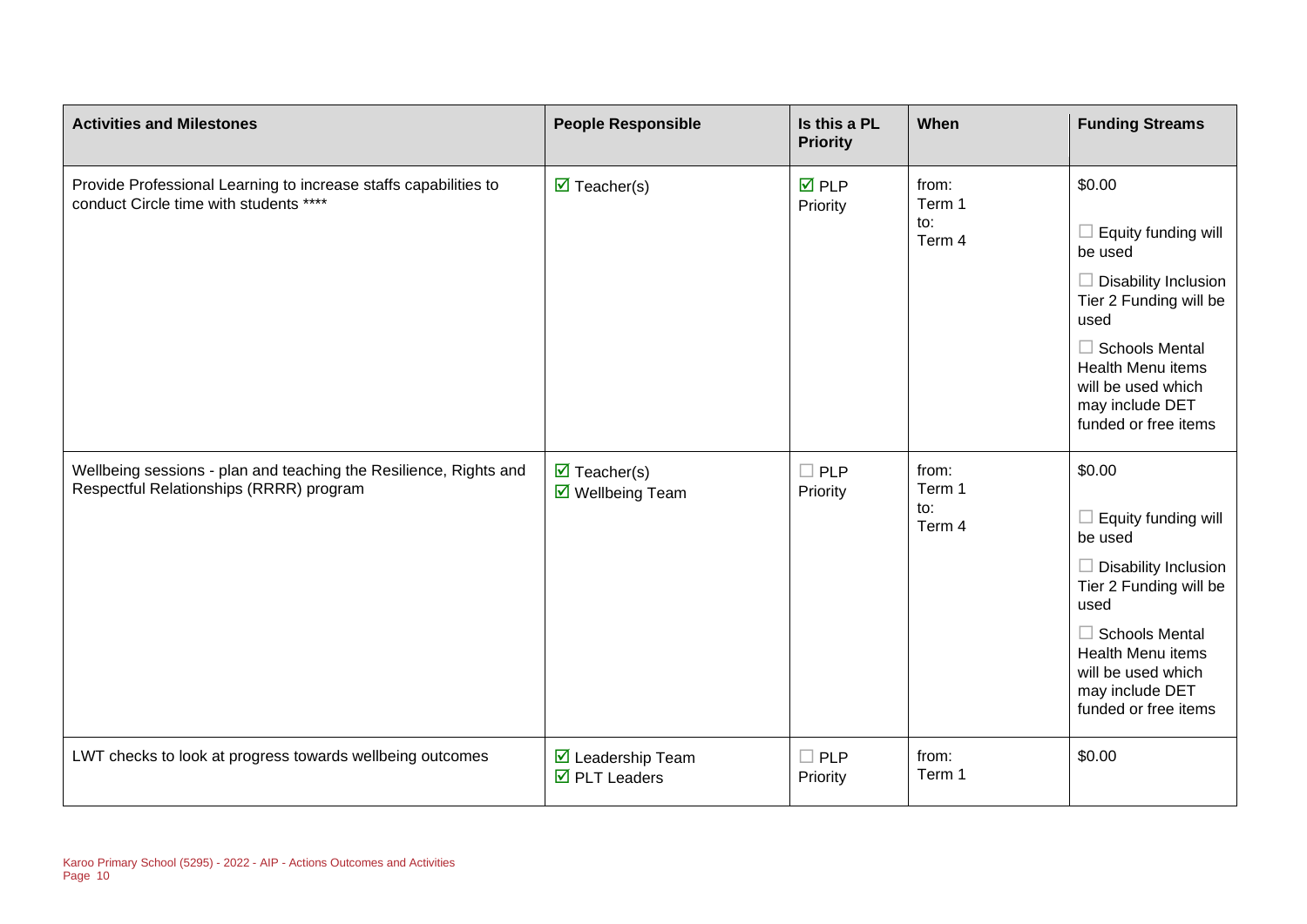|                                                                             | School Improvement Team                                 |                                | to:<br>Term 4                    | $\Box$ Equity funding will<br>be used<br>Disability Inclusion<br>$\Box$<br>Tier 2 Funding will be<br>used<br>$\Box$ Schools Mental<br>Health Menu items<br>will be used which<br>may include DET<br>funded or free items      |
|-----------------------------------------------------------------------------|---------------------------------------------------------|--------------------------------|----------------------------------|-------------------------------------------------------------------------------------------------------------------------------------------------------------------------------------------------------------------------------|
| Monitor the implementation and effectiveness of circle time.                | ☑ Wellbeing Team                                        | $\Box$ PLP<br>Priority         | from:<br>Term 1<br>to:<br>Term 4 | \$0.00<br>Equity funding will<br>⊔<br>be used<br>$\Box$ Disability Inclusion<br>Tier 2 Funding will be<br>used<br>$\Box$ Schools Mental<br>Health Menu items<br>will be used which<br>may include DET<br>funded or free items |
| Provide Professional Learning for the implementation of the RRRR<br>program | $\overline{\mathbf{M}}$ PLT Leaders<br>■ Wellbeing Team | $\overline{M}$ PLP<br>Priority | from:<br>Term 1<br>to:<br>Term 4 | \$0.00<br>$\Box$ Equity funding will<br>be used<br>$\Box$ Disability Inclusion<br>Tier 2 Funding will be<br>used                                                                                                              |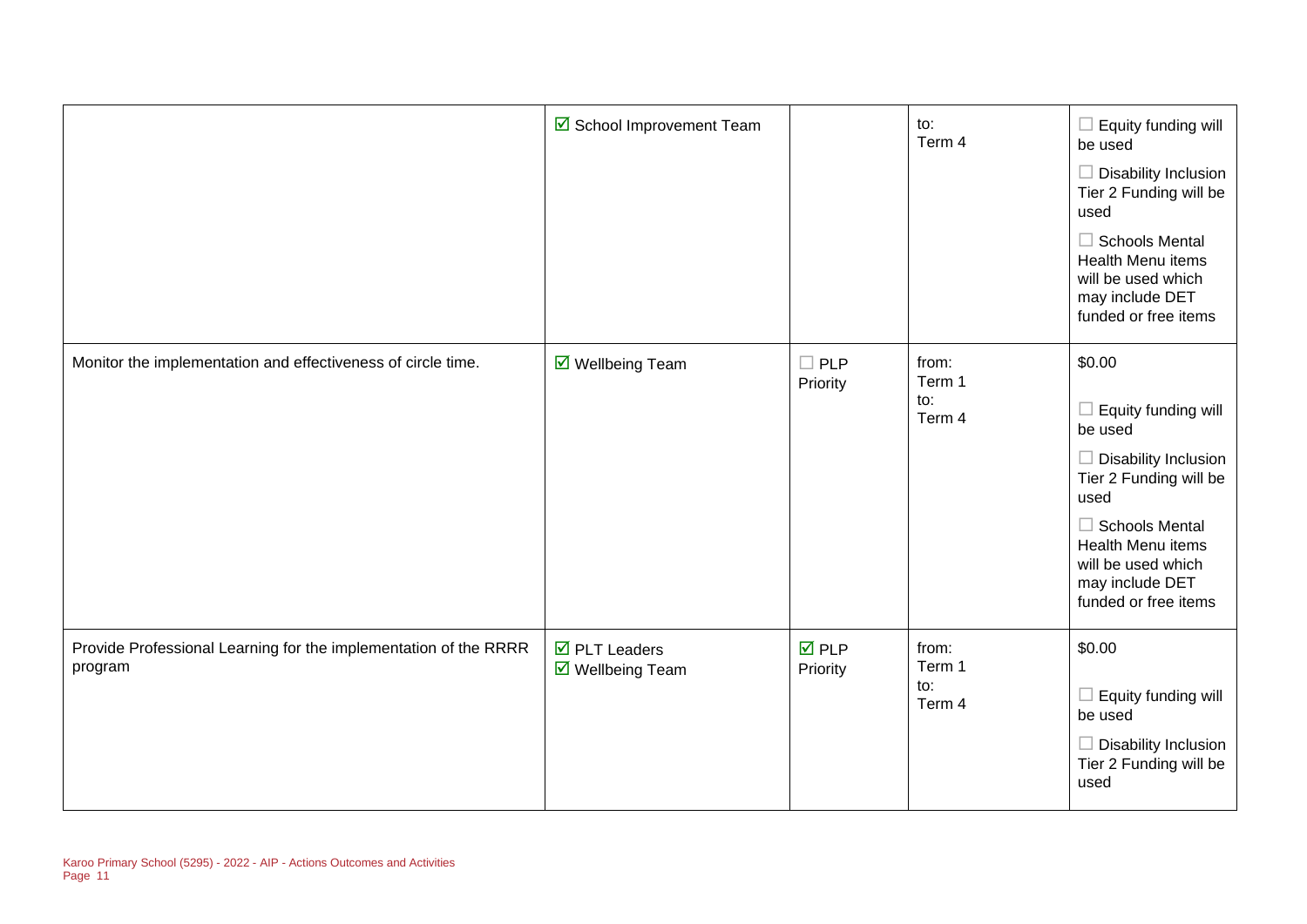|                                                  |                                                     |                        |                                  | $\Box$ Schools Mental<br>Health Menu items<br>will be used which<br>may include DET<br>funded or free items                                                                                                                        |
|--------------------------------------------------|-----------------------------------------------------|------------------------|----------------------------------|------------------------------------------------------------------------------------------------------------------------------------------------------------------------------------------------------------------------------------|
| Monitoring of attendance data termly             | ☑ Assistant Principal<br>$\triangleright$ Principal | $\Box$ PLP<br>Priority | from:<br>Term 1<br>to:<br>Term 4 | \$0.00<br>Equity funding will<br>ш<br>be used<br>$\Box$ Disability Inclusion<br>Tier 2 Funding will be<br>used<br>$\Box$ Schools Mental<br>Health Menu items<br>will be used which<br>may include DET<br>funded or free items      |
| Monitor and track student wellbeing on Chronicle | School Improvement Team<br>☑ School Leadership Team | $\Box$ PLP<br>Priority | from:<br>Term 1<br>to:<br>Term 4 | \$0.00<br>Equity funding will<br>$\Box$<br>be used<br>$\Box$ Disability Inclusion<br>Tier 2 Funding will be<br>used<br>$\Box$ Schools Mental<br>Health Menu items<br>will be used which<br>may include DET<br>funded or free items |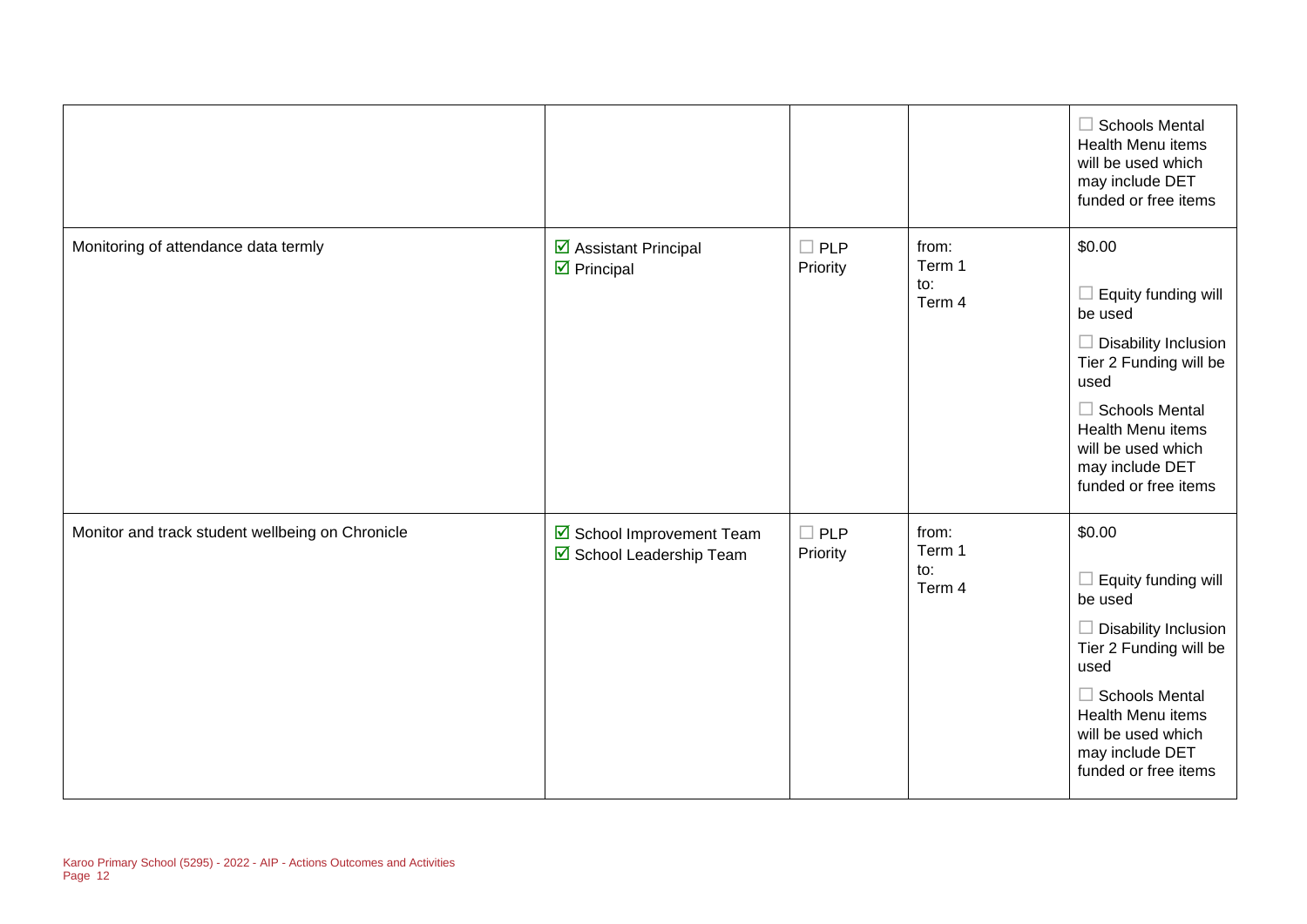| Include students in curriculum planning prior to planning days<br>(Term 1,2,3,4)         | $\triangleright$ PLC Leaders | $\Box$ PLP<br>Priority    | from:<br>Term 1<br>to:<br>Term 4 | \$0.00<br>$\Box$ Equity funding will<br>be used<br>$\Box$ Disability Inclusion<br>Tier 2 Funding will be<br>used<br>$\Box$ Schools Mental<br>Health Menu items<br>will be used which<br>may include DET<br>funded or free items |
|------------------------------------------------------------------------------------------|------------------------------|---------------------------|----------------------------------|---------------------------------------------------------------------------------------------------------------------------------------------------------------------------------------------------------------------------------|
| Implement Start Up program to build and support the positive<br>culture of the classroom | $\triangledown$ Teacher(s)   | $\Box$ PLP<br>Priority    | from:<br>Term 1<br>to:<br>Term 4 | \$0.00<br>$\Box$ Equity funding will<br>be used<br>$\Box$ Disability Inclusion<br>Tier 2 Funding will be<br>used<br>$\Box$ Schools Mental<br>Health Menu items<br>will be used which<br>may include DET<br>funded or free items |
| Investigate School Wide Positives Behaviors                                              | ☑ School Leadership Team     | $\square$ PLP<br>Priority | from:<br>Term 2<br>to:<br>Term 4 | \$3,000.00<br>$\Box$ Equity funding will<br>be used                                                                                                                                                                             |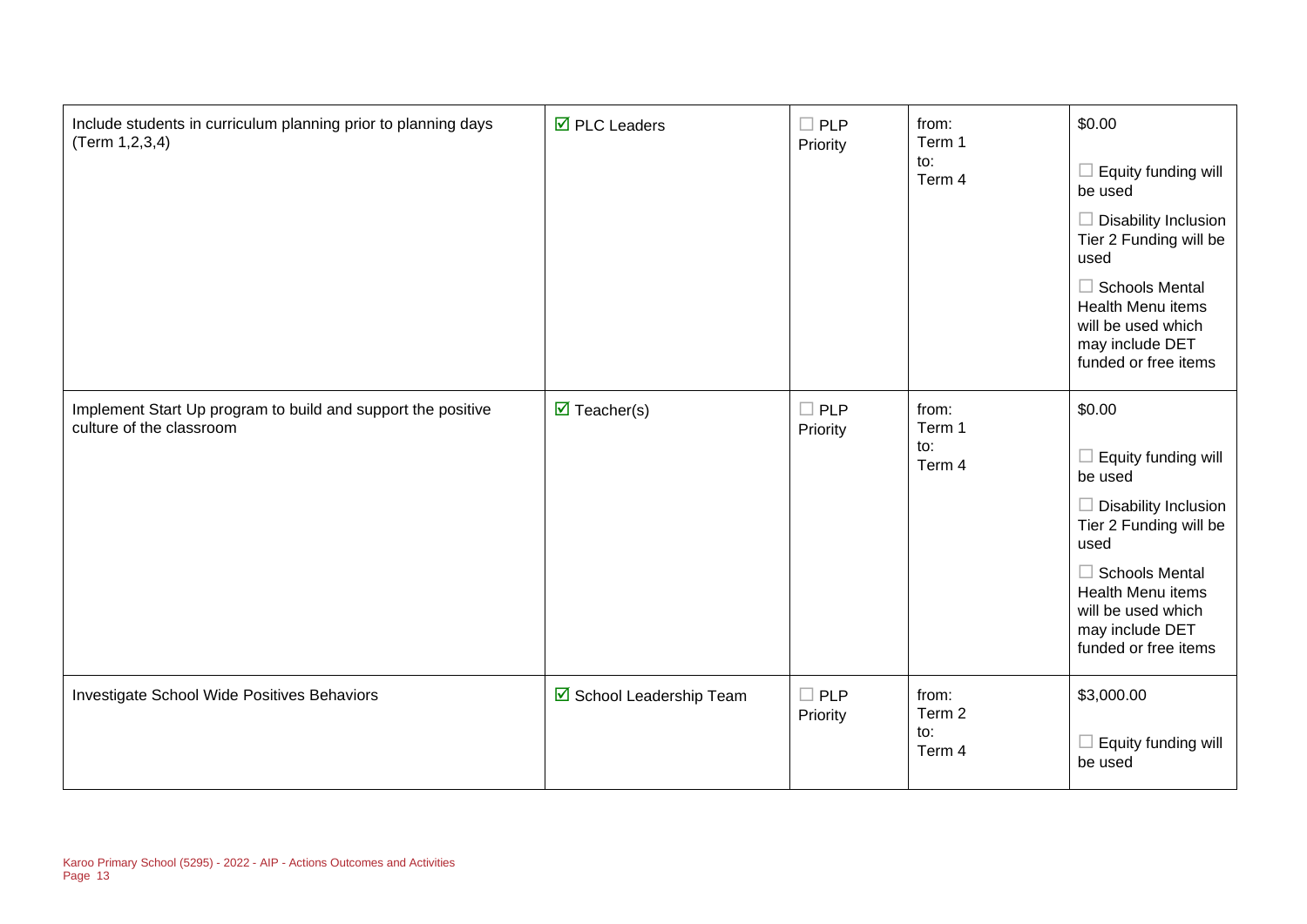|  |  | Disability Inclusion<br>Tier 2 Funding will be<br>used                                               |
|--|--|------------------------------------------------------------------------------------------------------|
|  |  | Schools Mental<br>Health Menu items<br>will be used which<br>may include DET<br>funded or free items |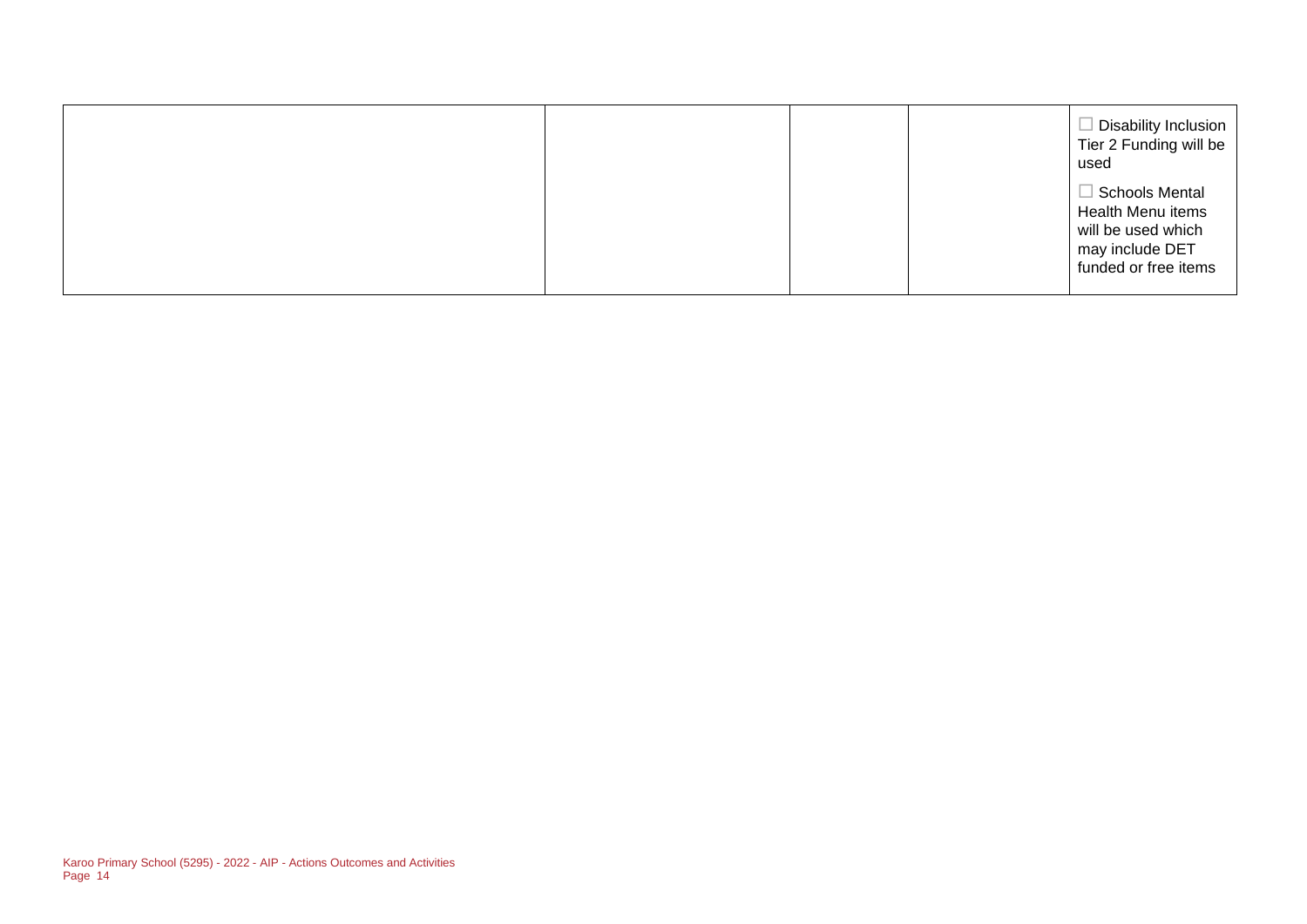## **Funding Planner**

### Summary of Budget and Allocated Funding

| <b>Summary of Budget</b>            | School's total funding (\$) | <b>Funding Allocated in activities (\$)</b> | Still available/shortfall |
|-------------------------------------|-----------------------------|---------------------------------------------|---------------------------|
| <b>Equity Funding</b>               | \$27,418.00                 | \$35,000.00                                 | $-$7,582.00$              |
| Disability Inclusion Tier 2 Funding | \$174,064.00                | \$10,000.00                                 | \$164,064.00              |
| Schools Mental Health Fund and Menu | \$0.00                      | \$0.00                                      | \$0.00                    |
| <b>Total</b>                        | \$201,482.00                | \$45,000.00                                 | \$156,482.00              |

#### Activities and Milestones – Total Budget

| <b>Activities and Milestones</b>                                                                                    | <b>Budget</b> |
|---------------------------------------------------------------------------------------------------------------------|---------------|
| Provide Professional Learning on conferring/ Goal Setting                                                           | \$5,000.00    |
| Establish systems for supporting and monitoring students<br>with specific learning requirements (TLI, Tier 2 & HAS) | \$150,000.00  |
| Implement Intervention program to cater for Tier 2 students                                                         | \$35,000.00   |
| <b>Investigate School Wide Positives Behaviors</b>                                                                  | \$3,000.00    |
| <b>Totals</b>                                                                                                       | \$193,000.00  |

### Activities and Milestones - Equity Funding

| <b>Activities and Milestones</b> | <b>When</b> | Funding allocated (\$) | Category |
|----------------------------------|-------------|------------------------|----------|
|----------------------------------|-------------|------------------------|----------|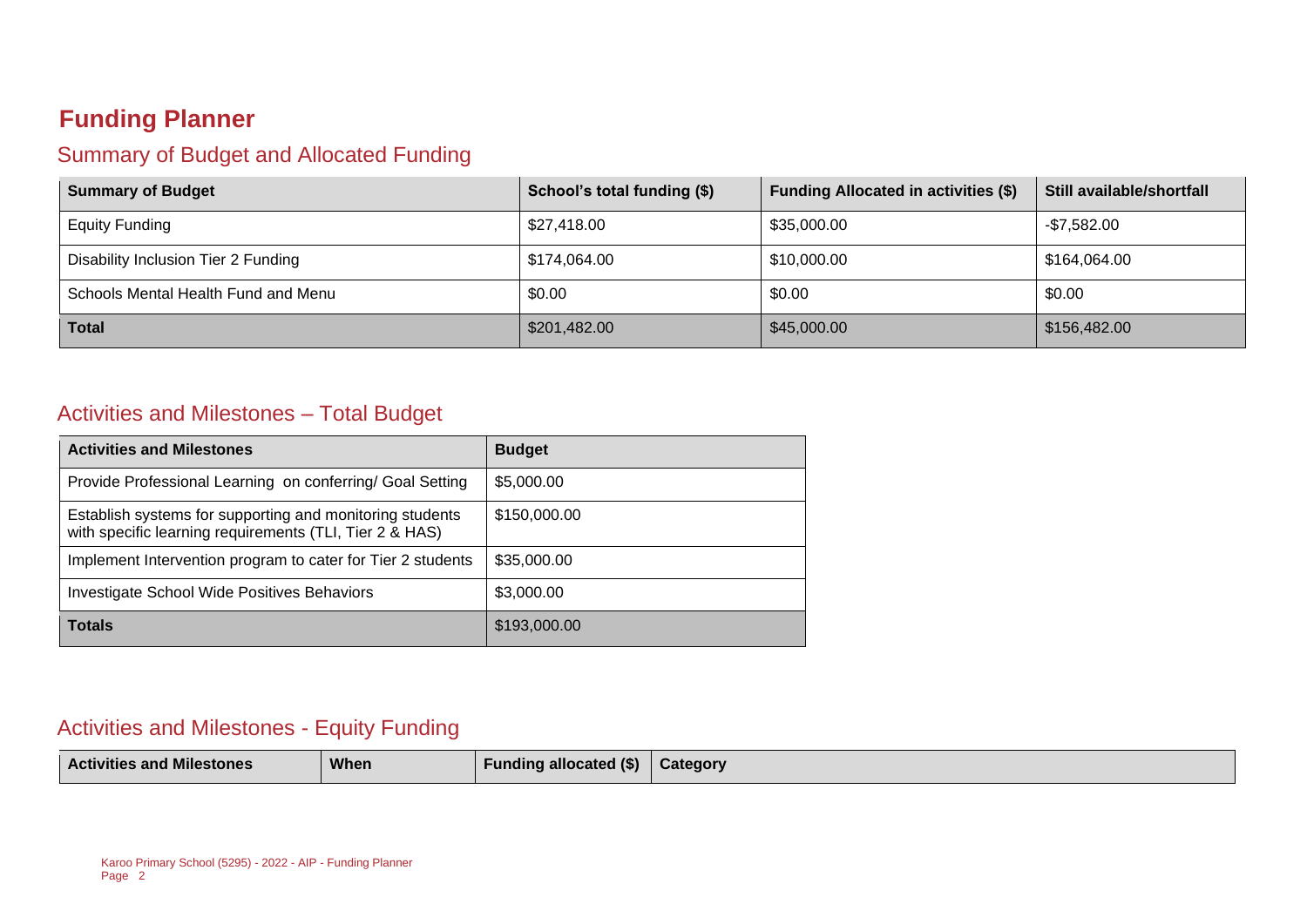| Implement Intervention program to<br>cater for Tier 2 students | from:<br>Term 1<br>to:<br>Term 4 | \$35,000.00 | $\boxtimes$ School-based staffing<br>$\triangledown$ Teaching and learning programs and resources |
|----------------------------------------------------------------|----------------------------------|-------------|---------------------------------------------------------------------------------------------------|
| <b>Totals</b>                                                  |                                  | \$35,000.00 |                                                                                                   |

### Activities and Milestones - Disability Inclusion Funding

| <b>Activities and Milestones</b>                                                                                          | When                             | <b>Funding allocated (\$)</b> | <b>Category</b>                                                                                                                                                                                                                    |
|---------------------------------------------------------------------------------------------------------------------------|----------------------------------|-------------------------------|------------------------------------------------------------------------------------------------------------------------------------------------------------------------------------------------------------------------------------|
| Provide Professional Learning on<br>conferring/ Goal Setting                                                              | from:<br>Term 1<br>to:<br>Term 4 | \$5,000.00                    | ☑ Professional learning for school-based staff<br><b>Teachers</b><br>$\bullet$<br>$\triangleright$ Education workforces and/or assigning existing school staff to inclusive<br>education duties<br>$\overline{M}$ CRT<br>$\bullet$ |
| Establish systems for supporting<br>and monitoring students with<br>specific learning requirements (TLI,<br>Tier 2 & HAS) | from:<br>Term 1<br>to:<br>Term 4 | \$150,000.00                  | $\overline{M}$ CRT<br>CRT (to attend staff PL)<br>$\bullet$<br>CRT (to attend Profile meetings)<br>$\bullet$<br>☑ Professional learning for school-based staff<br>Teachers<br>$\bullet$                                            |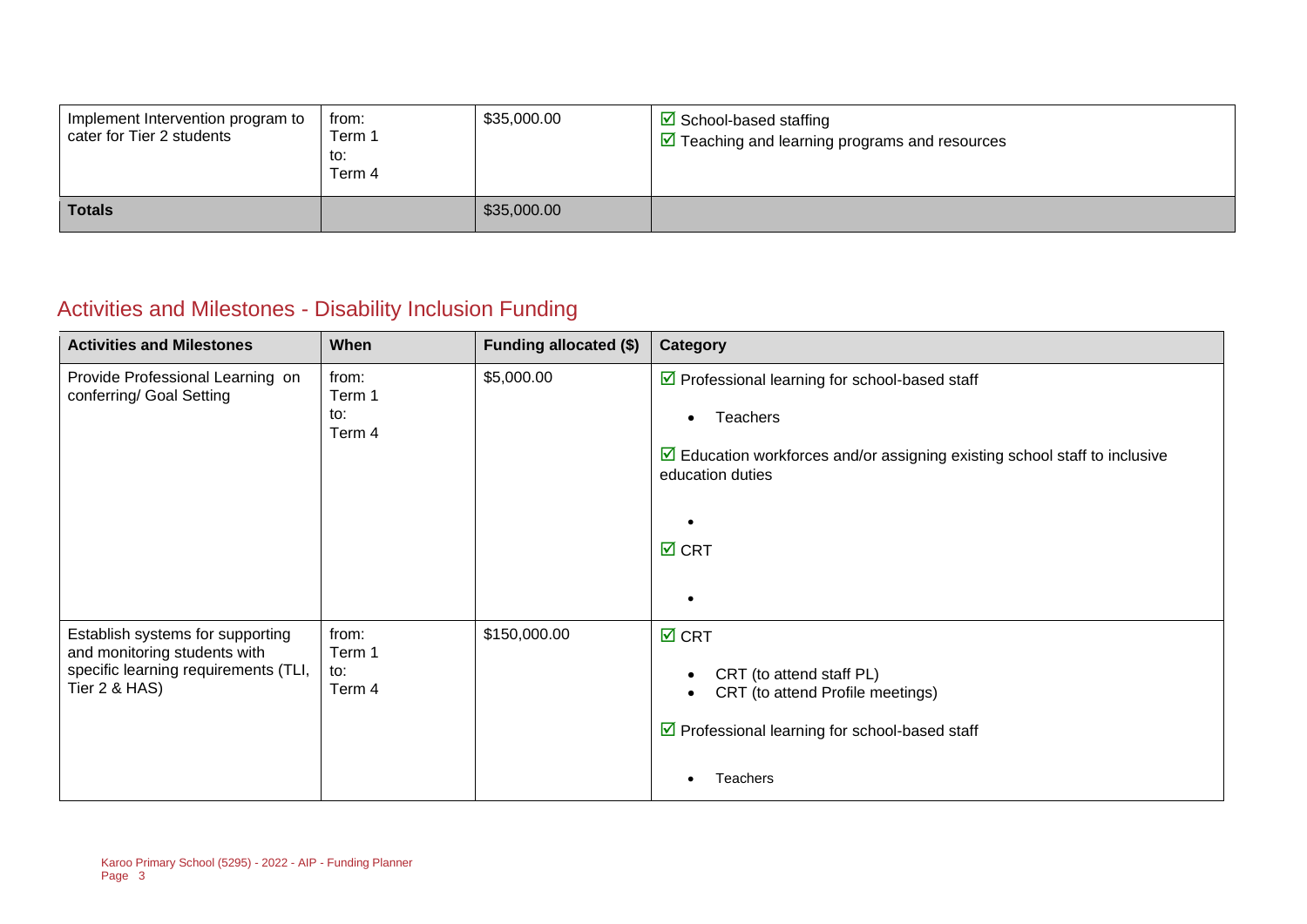|                                                       |                 |            | Middle school leaders<br>$\bullet$                                                        |
|-------------------------------------------------------|-----------------|------------|-------------------------------------------------------------------------------------------|
|                                                       |                 |            | <b>Education Support</b><br>$\bullet$                                                     |
|                                                       |                 |            |                                                                                           |
|                                                       |                 |            | Teaching and learning programs and resources                                              |
|                                                       |                 |            |                                                                                           |
|                                                       |                 |            | Other<br>$\bullet$                                                                        |
|                                                       |                 |            | LEAP program                                                                              |
|                                                       |                 |            |                                                                                           |
|                                                       |                 |            | $\triangleright$ Education workforces and/or assigning existing school staff to inclusive |
|                                                       |                 |            | education duties                                                                          |
|                                                       |                 |            |                                                                                           |
|                                                       |                 |            | Inclusion Leader<br>$\bullet$                                                             |
|                                                       |                 |            |                                                                                           |
| Implement Intervention program to                     | from:           |            |                                                                                           |
| cater for Tier 2 students                             | Term 1          |            |                                                                                           |
|                                                       | to:<br>Term 4   |            |                                                                                           |
|                                                       |                 |            |                                                                                           |
| Investigate School Wide Positives<br><b>Behaviors</b> | from:<br>Term 2 | \$3,000.00 | ☑ Professional learning for school-based staff                                            |
|                                                       | to:             |            | <b>Principal Class</b><br>$\bullet$                                                       |
|                                                       | Term 4          |            | Middle school leaders                                                                     |
|                                                       |                 |            | $\boxtimes$ CRT                                                                           |
|                                                       |                 |            |                                                                                           |
|                                                       |                 |            | CRT (to attend school planning)<br>$\bullet$                                              |
|                                                       |                 |            |                                                                                           |
| <b>Totals</b>                                         |                 |            |                                                                                           |
|                                                       |                 |            |                                                                                           |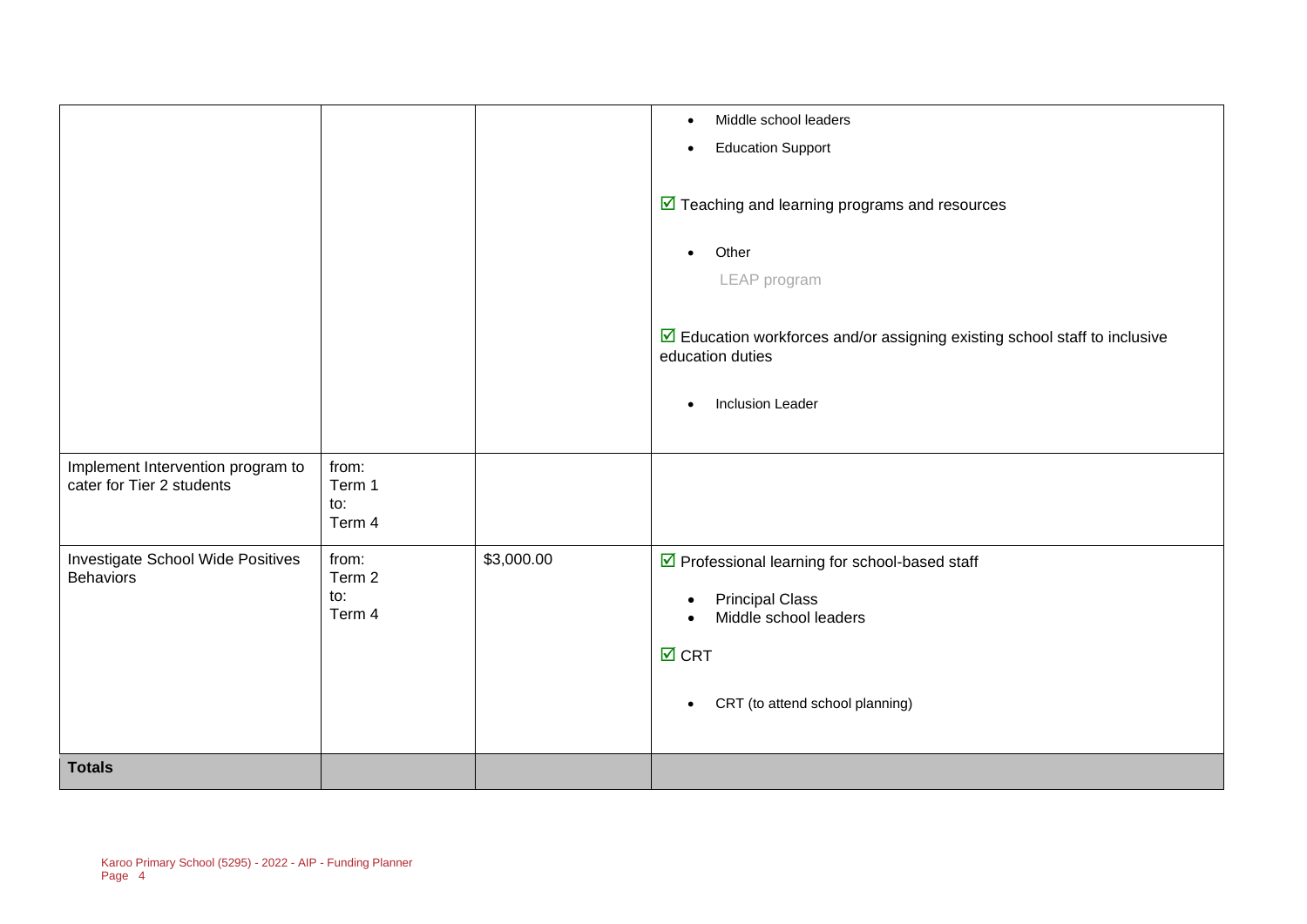#### Activities and Milestones - Schools Mental Health Fund and Menu

| <b>Activities and Milestones</b> | When | Funding allocated (\$) | Category |
|----------------------------------|------|------------------------|----------|
| <b>Totals</b>                    |      | \$0.00                 |          |

### Additional Funding Planner – Total Budget

| <b>Activities and Milestones</b> | <b>Budget</b> |
|----------------------------------|---------------|
| IEP PL for staff                 | \$10,000.00   |
| <b>Totals</b>                    | \$10,000.00   |

#### Additional Funding Planner – Equity Funding

| <b>Activities and Milestones</b> | When                             | Funding allocated (\$) | Category |
|----------------------------------|----------------------------------|------------------------|----------|
| IEP PL for staff                 | from:<br>Term 1<br>to:<br>Term 4 |                        |          |
| <b>Totals</b>                    |                                  |                        |          |

#### Additional Funding Planner – Disability Inclusion Funding

| <b>Activities and Milestones</b> | When | <b>Funding allocated (\$)</b> | Category |
|----------------------------------|------|-------------------------------|----------|
|----------------------------------|------|-------------------------------|----------|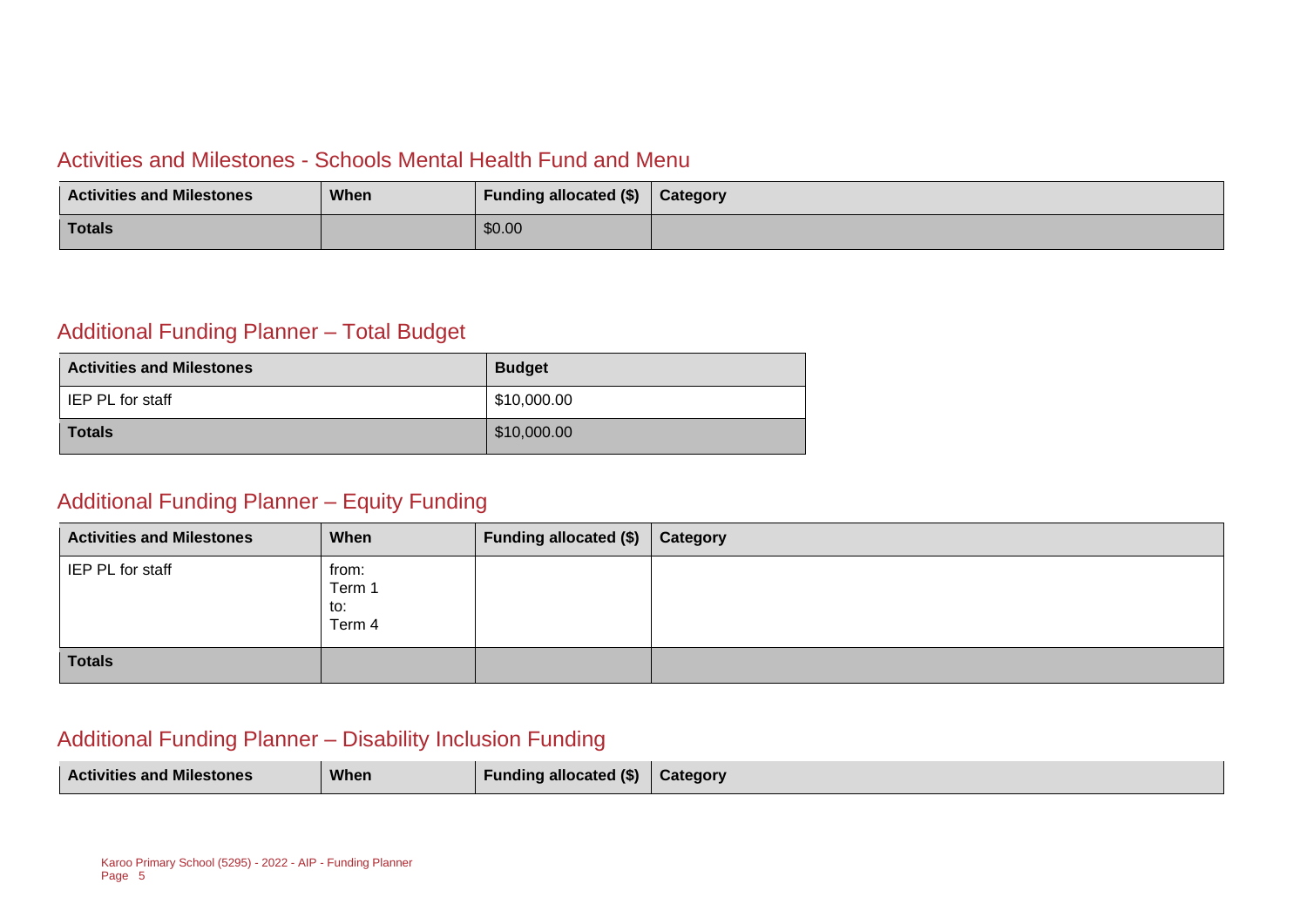| IEP PL for staff | from:<br>Term 1<br>to:<br>Term 4 | \$10,000.00 | ☑ Professional learning for school-based staff<br>Teachers<br>$\bullet$<br>$\overline{M}$ CRT<br>CRT (to attend Profile meetings)<br>$\bullet$<br>CRT (to attend staff PL)<br>$\bullet$ |
|------------------|----------------------------------|-------------|-----------------------------------------------------------------------------------------------------------------------------------------------------------------------------------------|
| <b>Totals</b>    |                                  | \$10,000.00 |                                                                                                                                                                                         |

### Additional Funding Planner – Schools Mental Health Fund and Menu

| <b>Activities and Milestones</b> | When                             | <b>Funding allocated (\$)</b> | Category |
|----------------------------------|----------------------------------|-------------------------------|----------|
| IEP PL for staff                 | from:<br>Term 1<br>to:<br>Term 4 |                               |          |
| <b>Totals</b>                    |                                  |                               |          |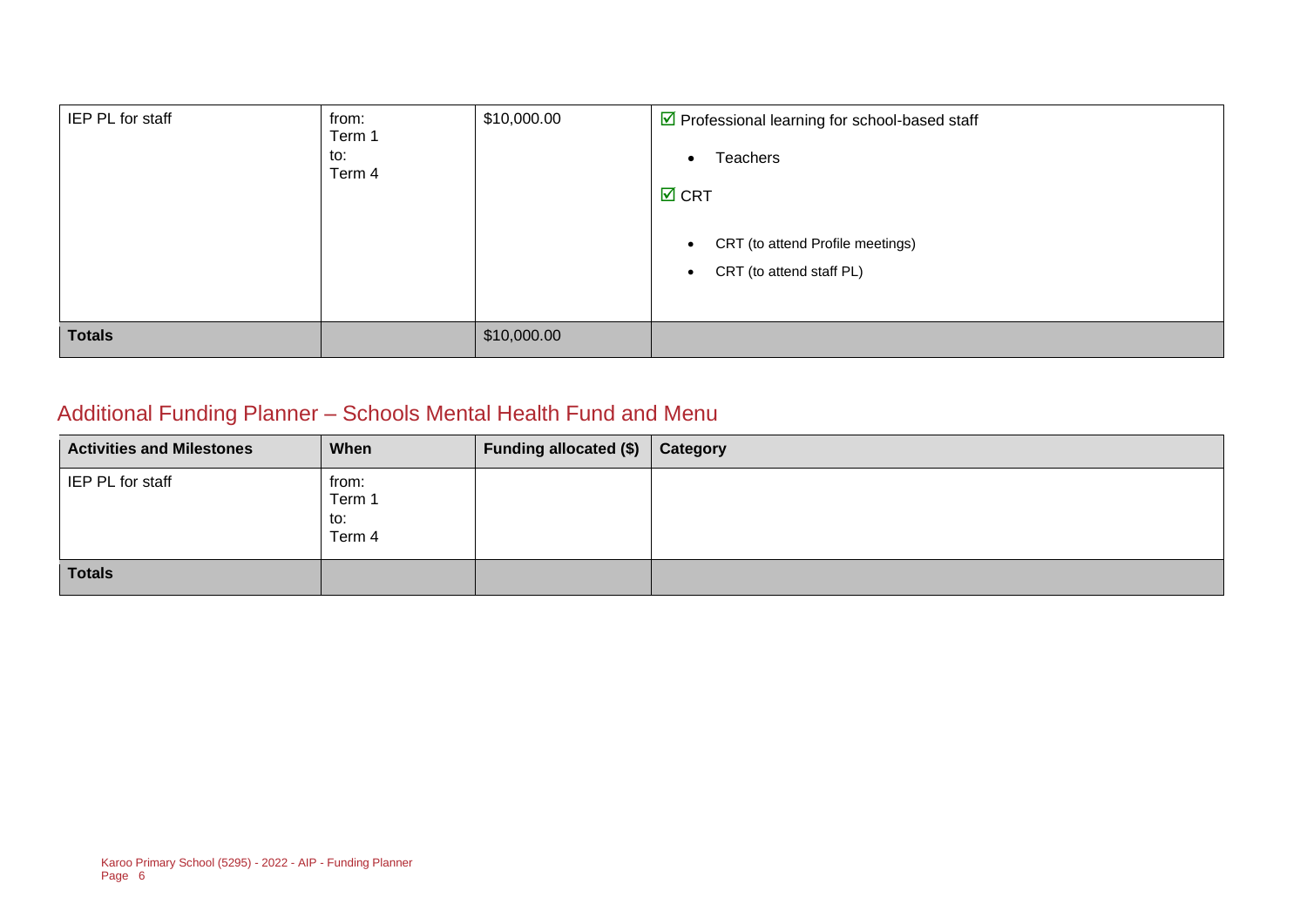# **Professional Learning and Development Plan**

| <b>Professional Learning</b><br><b>Priority</b>                                                                  | Who                                                                                                                                                              | When                             | <b>Key Professional Learning</b><br><b>Strategies</b> | <b>Organisational Structure</b> | <b>Expertise Accessed</b> | <b>Where</b> |
|------------------------------------------------------------------------------------------------------------------|------------------------------------------------------------------------------------------------------------------------------------------------------------------|----------------------------------|-------------------------------------------------------|---------------------------------|---------------------------|--------------|
| Provide Professional<br>Learning on conferring/ Goal<br>Setting                                                  | $\triangleright$ Learning<br>Specialist(s)<br><b>Ø</b> School<br>Improvement<br>Team                                                                             | from:<br>Term 1<br>to:<br>Term 4 |                                                       |                                 |                           |              |
| Provide Professional<br>Learning in using assessment<br>to inform planning and<br>teaching                       | $\blacktriangledown$<br>Assessment &<br>Reporting<br>Coordinator<br>$\overline{\mathbf{z}}$ Assistant<br>Principal<br>$\triangleright$ Learning<br>Specialist(s) | from:<br>Term 1<br>to:<br>Term 4 |                                                       |                                 |                           |              |
| Provide Professional<br>Learning **** Compass<br>Analytics accessible and<br>used by all teachers and<br>leaders | ☑<br>Assessment &<br>Reporting<br>Coordinator<br>$\overline{\mathbf{z}}$ Assistant<br>Principal                                                                  | from:<br>Term 1<br>to:<br>Term 4 |                                                       |                                 |                           |              |
| Provide Professional<br>Learning to increase staffs                                                              | $\overline{\mathbf{M}}$ Teacher(s)                                                                                                                               | from:<br>Term 1                  |                                                       |                                 |                           |              |